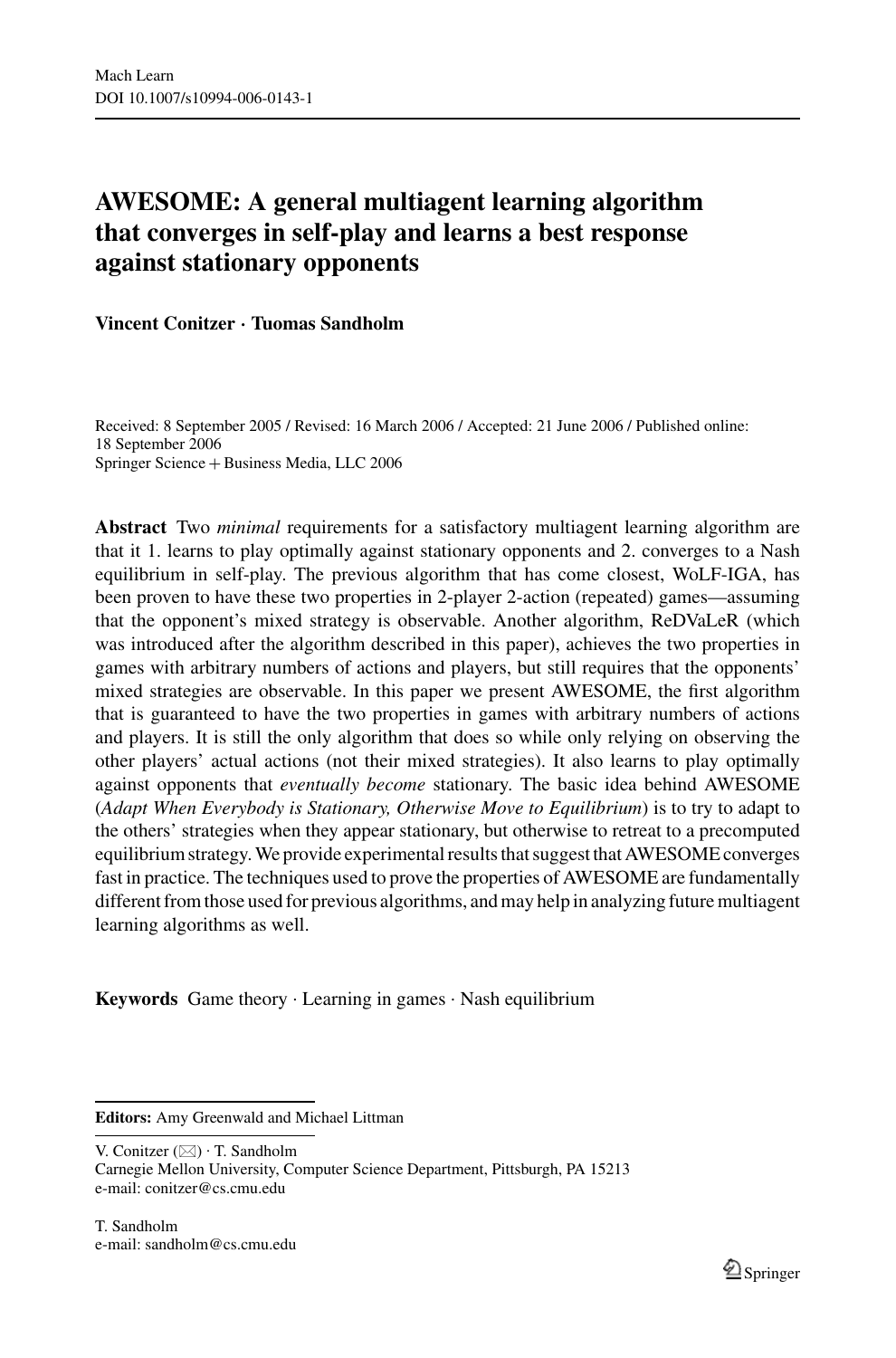# **1 Introduction**

Learning from experience is a key capability in AI, because it can be difficult to program a system in advance to act appropriately. Learning is especially important in multiagent settings where the other agents' behavior is not known in advance. Multiagent learning (learning in games) is complicated by the fact that the other agents may be learning as well, thus making the environment nonstationary for a learner.

Multiagent learning has been studied with different objectives as well as with different restrictions on the game and on what the learner can observe (e.g., Tan, 1993; Littman, 1994; Sandholm & Crites, 1996; Sen & Weiss, 1998). Two *minimal* desirable properties of a good multiagent learning algorithm are

- Learning to play optimally against stationary opponents (or even opponents that eventually become stationary). $<sup>1</sup>$ </sup>
- Convergence to a Nash equilibrium in self-play (that is, when all the agents use the same learning algorithm).

These desiderata are *minimal* in the sense that any multiagent learning algorithm that fails at least one of these properties is, in a sense, unsatisfactory. Of course, one might also want the algorithm to have additional properties.<sup>2</sup> We discuss alternative objectives for learning in games in Section 7.

The WoLF-IGA (Bowling & Veloso, 2002) algorithm (an improvement over an earlier algorithm (Singh, Kearns, & Mansour, 2000)) constituted a significant step forward in this line of research. It is guaranteed to have both of the properties in general-sum (repeated) games under the following assumptions:

- (a) there are at most 2 players,
- (b) each player has at most 2 actions to choose from,
- (c) the opponent's mixed strategy (distribution over actions) is observable, and
- (d) gradient ascent of infinitesimally small step sizes can be used.<sup>3</sup>

Another algorithm, ReDVaLeR, was proposed more recently (Banerjee & Peng, 2004) (after the introduction of the AWESOME algorithm, described in this paper, at the International Conference on Machine Learning, 2003). ReDVaLeR achieves the two properties in generalsum games with arbitrary numbers of actions and opponents, but still requires assumptions (c) and (d). In addition, for a different setting of a parameter of the algorithm, ReDVaLeR achieves constant-bounded regret. An interesting aspect of this algorithm is that it explicitly checks whether the opponents' strategies are stationary or not, and proceeds differently depending on the result of this check. This serves to demonstrate just how powerful assumption (c) really is, in that it allows one to achieve the two properties separately: if the result of the check is positive, one can focus on converging to a best response, and if it is negative, one can focus on

<sup>1</sup>This property has sometimes been called *rationality* (Bowling & Veloso, 2002), but we avoid that term because it has an established, different meaning in economics.

<sup>2</sup> It can be argued that the two properties are not even strong enough to constitute a "minimal" set of requirements, in the sense that we would still not necessarily be satisfied with an algorithm if it has these properties. However, we would likely not be satisfied with any algorithm that did *not* meet these two requirements, even if it had other properties. This is the sense in which we use the word "minimal".

<sup>&</sup>lt;sup>3</sup> Bowling and Veloso also defined a more generally applicable algorithm based on the same idea, but only gave experimental justification for it.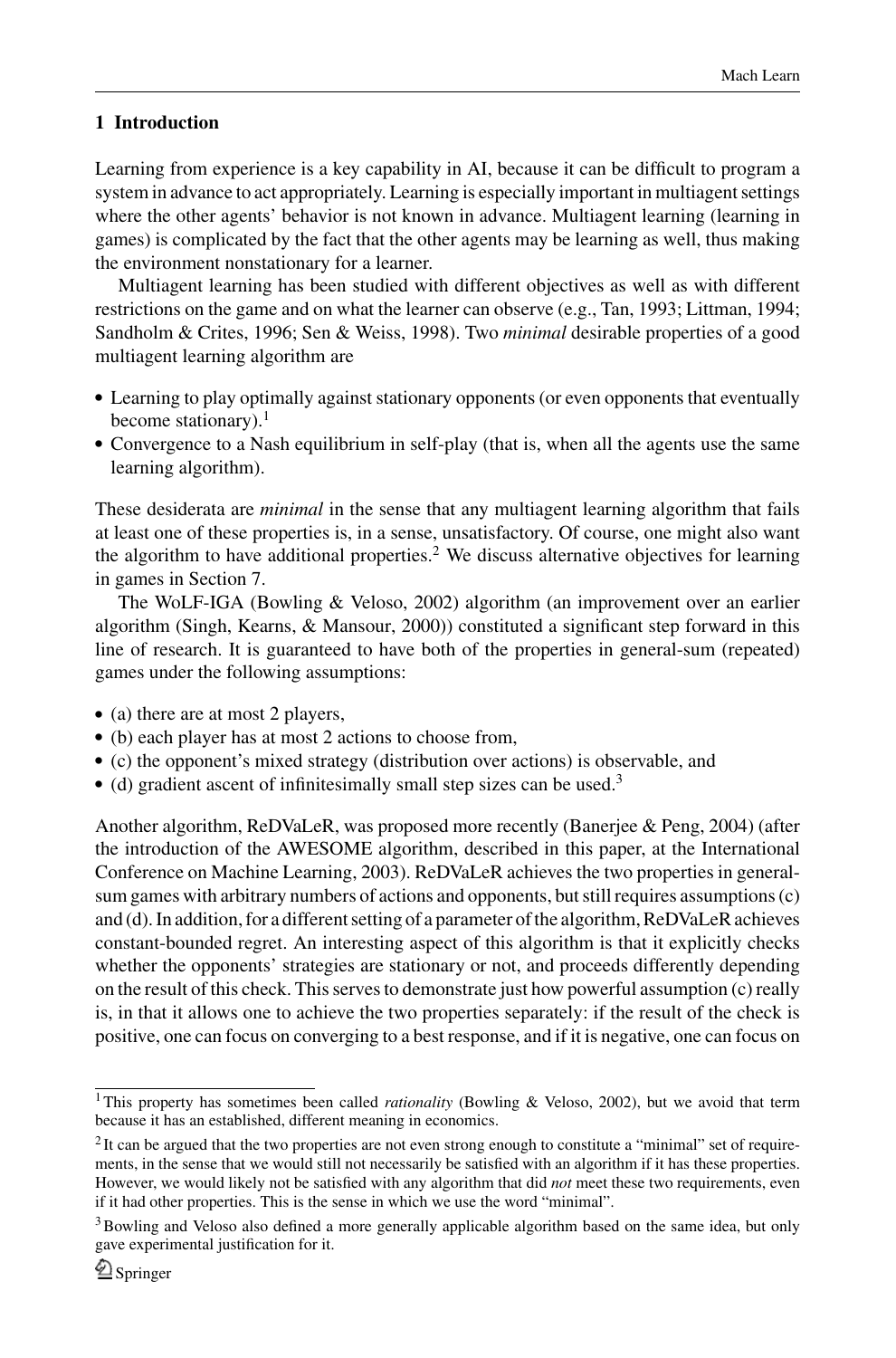converging to an equilibrium. Without assumption (c), this approach is not possible, because the opponents' empirical distributions of play will change over time even if the opponents' actual mixed strategies are stationary.

In this paper we present AWESOME—the first algorithm that achieves both of the properties in general repeated games, and still the only algorithm that achieves them without any of the assumptions (a), (b), (c), and (d). As per the above observations, especially the fact that (c) is not required is significant. In fact, the sole purpose of many of the techniques in this paper is precisely to avoid assuming (c). It has the two properties with any finite number of agents and any finite number of actions; it only requires being able to observe other players' actions (rather than the distribution that the actions are drawn from); and it does not rely on infinitesimal updates. As in WoLF-IGA and ReDVaLeR, our notion of convergence is that the *stage-game* strategy converges to the desired strategy (not just the long-term empirical distribution of play).

AWESOME still makes some of the same assumptions that were made in the other theoretical work attempting to attain both of the properties (Singh, Kearns, & Mansour, 2000; Bowling & Veloso, 2002; Banerjee & Peng, 2004). First, it only deals with repeated games that is, stochastic games with a single state. Second, it assumes that the structure of the game is known (has already been learned). This assumption is made in much (though not all) of the game theory literature on learning (for a review, see (Fudenberg & Levine, 1998)), but a significant amount of other research in multiagent learning in computer science does attempt to have the agents learn the game as well (Littman, 1994; Littman & Szepesvári, 1996; Hu & Wellman, 1998; Claus & Boutilier, 1998; Brafman & Tennenholtz, 2000; Banerjee, Sen, & Peng, 2001; Littman, 2001; Pivazyan & Shoham, 2002; Wang & Sandholm, 2002; Brafman & Tennenholtz, 2003; Greenwald & Hall, 2003; Conitzer & Sandholm, 2003a; Wang & Sandholm, 2003; Conitzer & Sandholm, 2004). However, so far this research has not been able to make claims of the kind made in this paper. In any case, a recent result shows that (for continuous-time dynamics) some knowledge of the other players' payoffs is necessary to converge to Nash equilibrium (Hart & Mas-Colell, 2003). If the game is not known initially, but the agents can observe the realized payoffs of all agents, then, given that all the agents are using the same learning algorithm, they could conceivably collaboratively explore the game and learn the game structure, and then learn how to play. The third assumption is that the agents can compute a Nash equilibrium.<sup>4</sup> It is still unknown whether a Nash equilibrium can be found in worst-case polynomial time (Papadimitriou, 2001), but it is known that certain related questions are hard in the worst case (Gilboa & Zemel, 1989; Conitzer & Sandholm, 2003b). However, in practice Nash equilibria can be found for reasonably large games, using a variety of algorithms (Lemke & Howson, 1964; Porter, Nudelman, & Shoham, 2004; Sandholm, Gilpin, & Conitzer, 2005).<sup>5</sup>

The basic idea behind AWESOME (*Adapt When Everybody is Stationary, Otherwise Move to Equilibrium*) is to try to adapt to the other agents' strategies when they appear stationary, but otherwise to retreat to a precomputed equilibrium strategy. At any point in time, AWESOME maintains either of two null hypotheses: that the others are playing the precomputed equilibrium, or that the others are stationary. Whenever both of these hypotheses are rejected,

<sup>4</sup>We assume that when there are multiple AWESOME players, they compute the same Nash equilibrium. This is natural since they share the same algorithm.

<sup>&</sup>lt;sup>5</sup> Some of the literature on learning in games has been concerned with reaching the equilibrium through some simple dynamics (not using a separate algorithm to compute it). This is certainly a worthwhile objective in our opinion. However, in this paper the focus is on learning to play appropriately with respect to the opponent's algorithm.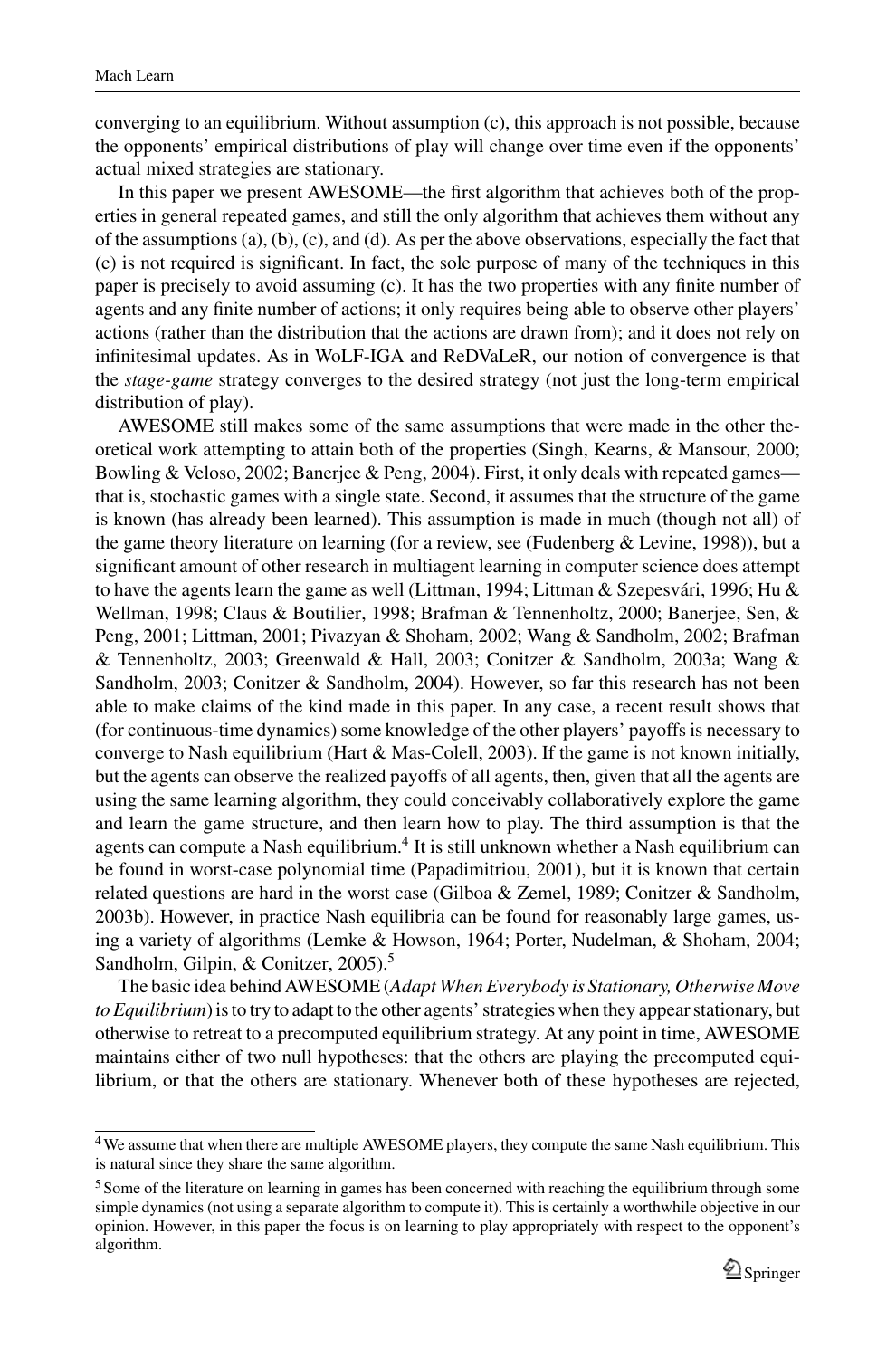AWESOME restarts completely. AWESOME may reject either of these hypotheses based on actions played in an *epoch*. Over time, the epoch length is carefully increased and the criterion for hypothesis rejection tightened to obtain the convergence guarantee. The AWESOME algorithm is also self-aware: when it detects that its own actions signal nonstationarity to the others, it restarts itself for synchronization purposes.

The techniques used in proving the properties of AWESOME are fundamentally different from those used for previous algorithms, because the requirement that the opponents' mixed strategies can be observed is dropped. These techniques may also be valuable in the analysis of other learning algorithms in games.

It is important to emphasize that, when attempting to converge to an equilibrium, as is common in the literature, our goal is to eventually learn the equilibrium of the *one-shot* game, which, when played repeatedly, will also constitute an equilibrium of the repeated game. The advantage of such equilibria is that they are natural and simple, always exist, and are robust to changes in the discounting/averaging schemes. Nevertheless, in repeated games it is possible to also have equilibria that are fundamentally different from repetitions of the one-shot equilibrium; such equilibria rely on a player conditioning its future behavior on the opponents' current behavior. Interestingly, a recent paper shows that when players try to maximize the limit of their average payoffs, such equilibria can be constructed in worst-case polynomial time (Littman & Stone, 2003).

The rest of the paper is organized as follows. In Section 2, we define the setting. In Section 3, we motivate and define the AWESOME algorithm and show how to set its parameters soundly. In Section 4, we show that AWESOME converges to a best response against opponents that (eventually) play stationary strategies. In Section 5, we show that AWESOME converges to a Nash equilibrium in self-play. In Section 6, we experimentally compare AWESOME to fictitious play. In Section 7, we discuss alternative objectives for learning in games (and, in the process, we also discuss a large body of related research). In Sections 8 and 9, we present conclusions and directions for future research.

# **2 Model and definitions**

We study multiagent learning in a setting where a fixed finite number of agents play the same finite stage game repeatedly. We first define the stage game and then the repeated game.

# 2.1 The stage game

*Definition 1* (Stage game). A *stage game* is defined by a finite set of agents{1, 2,..., *n*}, and for each agent *i*, a finite action set  $A_i$ , and a utility function  $u_i : A_1 \times A_2 \times \cdots \times A_n \to \mathbb{R}$ . The agents choose their actions independently and concurrently.

We now define strategies for a stage game.

*Definition 2* (Strategy). A *strategy* for agent *i* (in the stage game) is a probability distribution  $\pi_i$  over its action set  $A_i$ , indicating what the probability is that the agent will play each action. In a *pure strategy*, all the probability mass is on one action. Strategies that are not pure are called *mixed strategies*.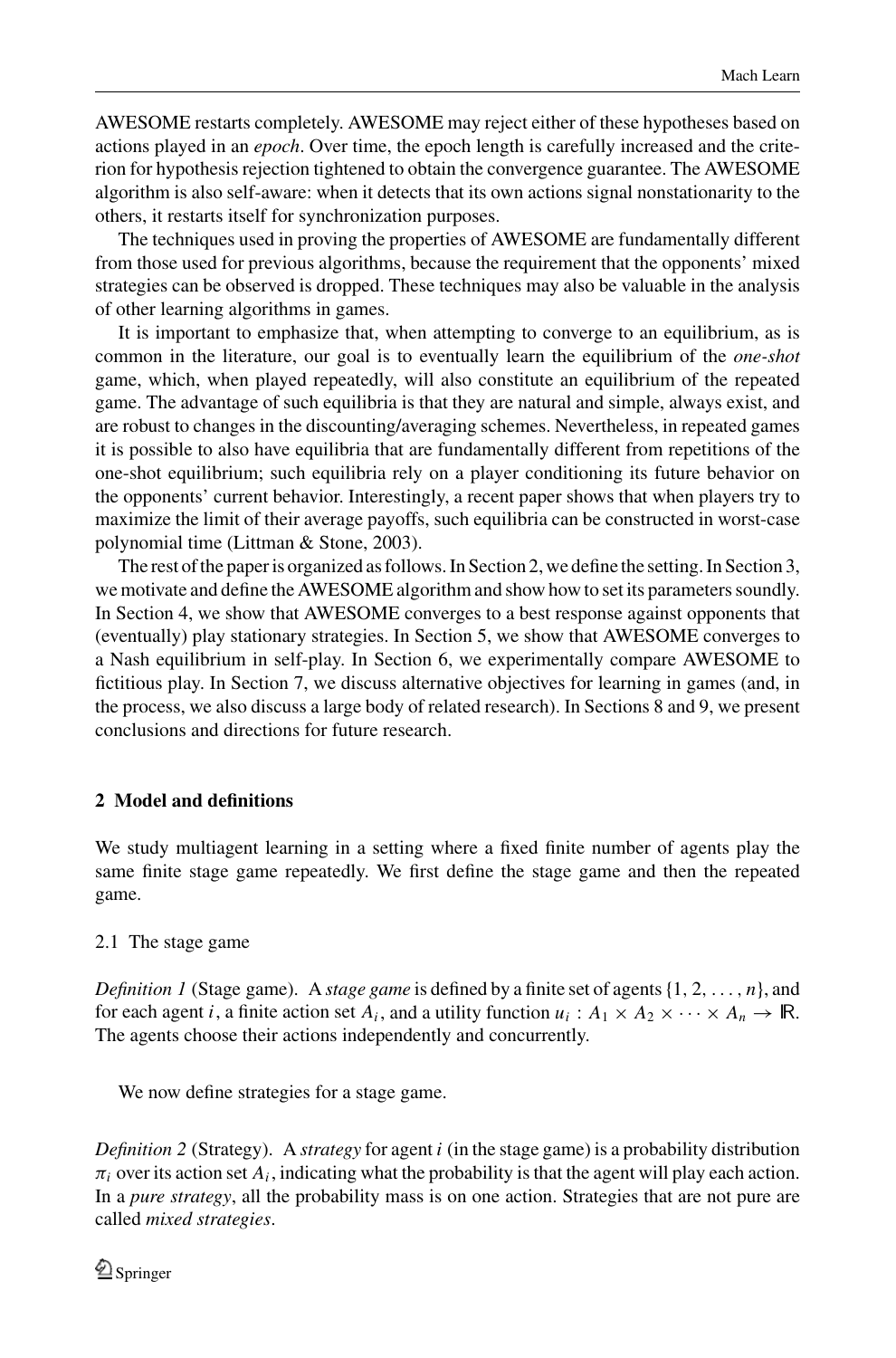The agents' strategies are said to be in equilibrium if no agent is motivated to unilaterally change its strategy given the others' strategies:

*Definition 3* (Nash equilibrium). A strategy profile  $(\pi_1^*, \pi_2^*, \dots, \pi_n^*)$  is a *Nash equilibrium* (of the stage game) if, for every agent *i* and for every strategy  $\pi_i$ ,

> $E_{(\pi_1^*,...,\pi_{i-1}^*,\pi_i^*,\pi_{i+1}^*,\pi_2^*,...,\pi_n^*)}$ *u*<sub>*i*</sub>(*a*<sub>1</sub>, *a*<sub>2</sub>, ..., *a*<sub>*n*</sub>)  $\geq E_{(\pi_1^*,...,\pi_{i-1}^*,\pi_i,\pi_{i+1}^*,\pi_2^*,...,\pi_n^*)}u_i(a_1,a_2,...,a_n)$

We call a Nash equilibrium a *pure-strategy Nash equilibrium* if all the individuals' strategies in it are pure. Otherwise, we call it a *mixed-strategy Nash equilibrium*.

# 2.2 The repeated game

The agents play the stage game repeatedly (forever). As usual, we assume that the agents observe each others' actions. An agent may learn from previous rounds, so its strategy in a stage game may depend on how the earlier stage games have been played.

In the next section we present our learning algorithm for this setting, which has the desirable properties that it learns a best-response strategy against opponents that (eventually) are stationary, and it converges to a Nash equilibrium in self-play.

## **3 The AWESOME algorithm**

In this section we present the AWESOME algorithm. We first give the high-level idea, and discuss some additional specifications and their motivation. We then give the actual algorithm and the space of valid parameter vectors for it.

## 3.1 The high-level idea

Roughly, the idea of the algorithm is the following. When the others appear to be playing stationary strategies, AWESOME adapts to play the best response to those apparent strategies. When the others appear to be adapting their strategies, AWESOME retreats to an equilibrium strategy. (Hence, AWESOME stands for *Adapt When Everybody is Stationary, Otherwise Move to Equilibrium*.)

## 3.2 Additional specifications

While the basic idea is simple, we need a few more technical specifications to enable us to prove the desired properties.

- To make the algorithm well-specified, we need to specify which equilibrium strategy AWESOME retreats to. We let AWESOME compute an equilibrium in the beginning, and it will retreat to its strategy in that equilibrium every time it retreats. To obtain our guarantee of convergence in self-play, we also specify that each AWESOME agent computes the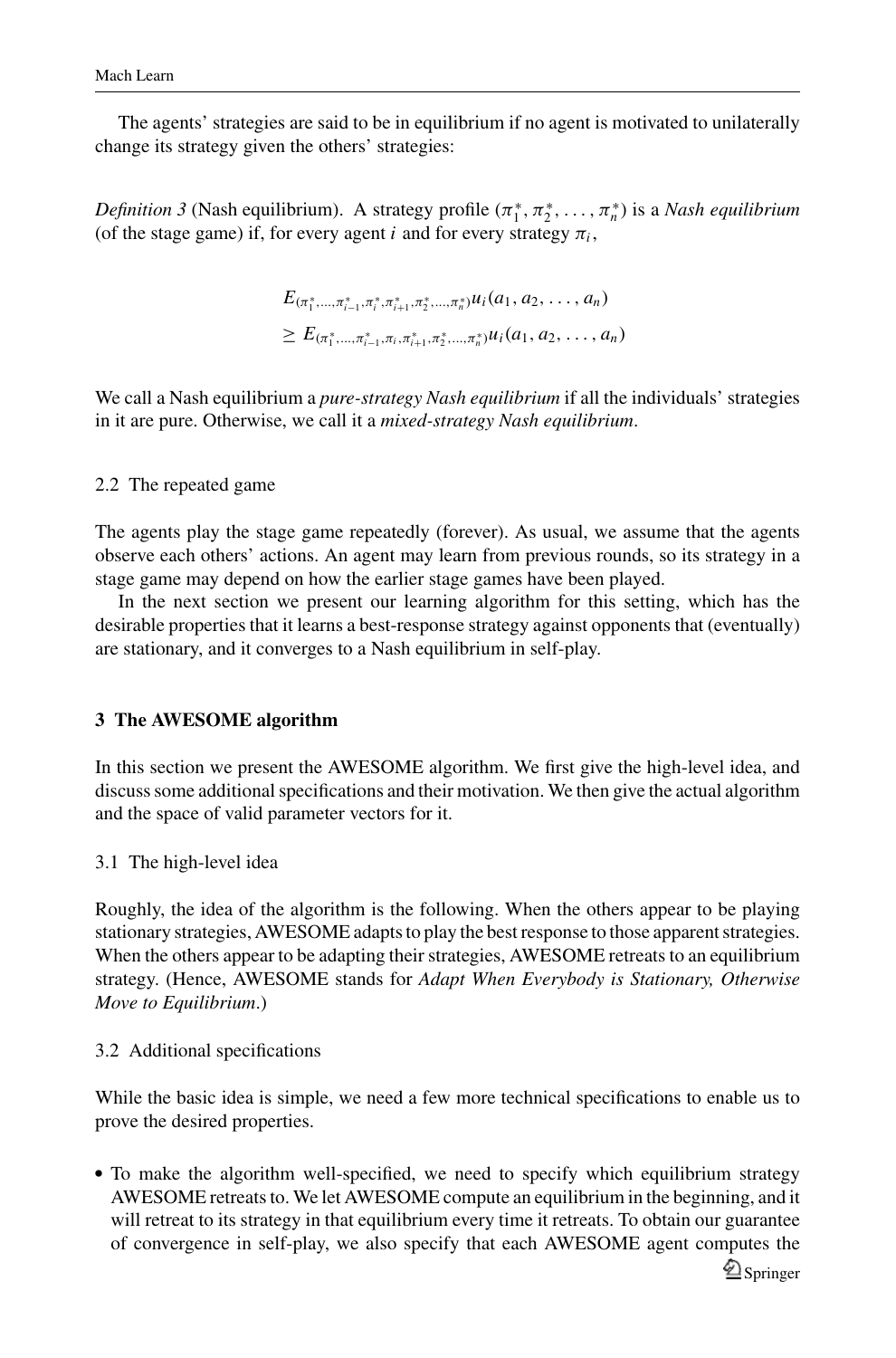same equilibrium.<sup>6</sup> We observe that *any* equilibrium will work here (e.g., a social welfare maximizing one), but AWESOME might not converge to *that* equilibrium in self-play—that is, it may converge to another equilibrium.

- When retreating to the equilibrium strategy, AWESOME forgets everything it has learned. So, retreating to an equilibrium is a complete restart. (This may be wasteful in practice, but makes the analysis easier.)
- Best-responding to strategies that are close to the precomputed equilibrium strategies, but slightly different, can lead to rapid divergence from the equilibrium. To avoid this, AWE-SOME at various stages has a null hypothesis that the others are playing the precomputed equilibrium. AWESOME will not reject this hypothesis unless presented with significant evidence to the contrary.
- AWESOME rejects the equilibrium hypothesis also when its own actions, chosen according to its mixed equilibrium strategy, happen to appear to indicate a nonequilibrium strategy (even though the underlying mixed strategy is actually the equilibrium strategy). This will help in proving convergence in self-play by making the learning process synchronized across all AWESOME players. (Since the other AWESOME players will restart when they detect such nonstationarity, this agent restarts itself to stay synchronized with the others.)
- After AWESOME rejects the equilibrium hypothesis, it randomly picks an action and changes its strategy to always playing this action. At the end of an epoch, if another action would perform *significantly* better than this action against the strategies the others appeared to play in the last epoch, it switches to this action. (The significant difference is necessary to prevent the AWESOME player from switching back and forth between multiple best responses to the actual strategies played.)
- Because the others' strategies are unobservable (only their actions are observable), we need to specify how an AWESOME agent can reject, based on others' actions, the hypothesis that the others are playing the precomputed equilibrium strategies. Furthermore, we need to specify how an AWESOME agent can reject, based on others' actions, the hypothesis that the others are drawing their actions according to stationary (mixed) strategies. We present these specifications in the next subsection.
- 3.3 Verifying whether others are playing the precomputed equilibrium and detecting nonstationarity

We now discuss the problem of how to reject, based on observing the others' actions, the hypothesis that the others are playing according to the precomputed equilibrium strategies. AWESOME proceeds in epochs: at the end of each epoch, for each agent *i* in turn (including itself), it compares the actual distribution,  $h_i$ , of the actions that *i* played in the epoch (i.e. what percentage of the time each action was played) against the (mixed) strategy  $\pi_i^*$  from the precomputed equilibrium. AWESOME concludes that the actions are drawn from the equilibrium strategy if and only if the distance between the two distributions is small:  $\max_{a_i \in A_i} |p_{h_i}^{a_i} - p_{\pi_i^*}^{a_i}| < \epsilon_e$ , where  $p_{\phi}^a$  is the percentage of time that action *a* is played in  $φ$ .

When detecting whether or not an agent is playing a stationary (potentially mixed) strategy, AWESOME uses the same idea, except that in the closeness measure, in place of  $\pi_i^*$  it uses

<sup>&</sup>lt;sup>6</sup>This is at least somewhat reasonable since they share the same algorithm. If there are only finitely many equilibria, then one way to circumvent this assumption is to let each agent choose a random equilibrium after each restart, so that there is at least some probability that the computed equilibria coincide.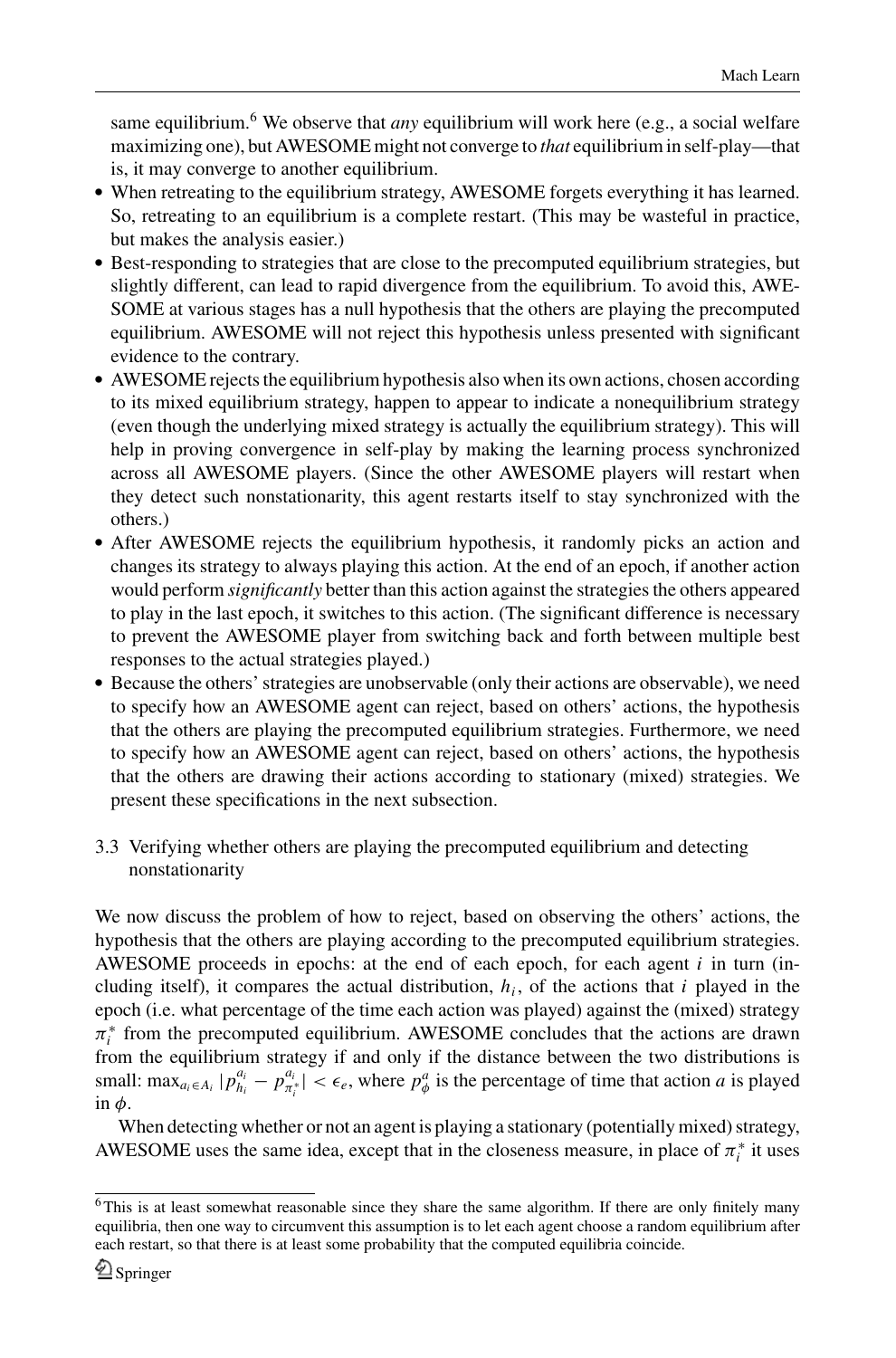the actual distribution,  $h_i^{prev}$ , of actions played in the epoch just preceding the epoch that just ended. Also, a different threshold may be used:  $\epsilon_s$  in place of  $\epsilon_e$ . So, AWESOME maintains the stationarity hypothesis if and only  $\max_{a_i \in A_i} |p_{h_i}^{a_i} - p_{h_i^{prev}}^{a_i}| < \epsilon_s$ .

The naïve implementation of this keeps the number of iterations  $N$  in each epoch constant, as well as  $\epsilon_e$  and  $\epsilon_s$ . Two problems are associated with this naïve approach. First, even if the actions are actually drawn from the equilibrium distribution (or a stationary distribution when we are trying to ascertain stationarity), there is a fixed nonzero probability that the actions taken in any given epoch, by chance, do not appear to be drawn from the equilibrium distribution (or, when ascertaining stationarity, that the actual distributions of actions played in consecutive epochs do not look alike).<sup>7</sup> Thus, with probability 1, AWESOME would eventually restart. So, AWESOME could never converge (because it will play a random action between each pair of restarts). Second, AWESOME would not be able to distinguish a strategy from the precomputed equilibrium strategy if those strategies are within  $\epsilon_e$  of each other. Similarly, AWESOME would not be able to detect nonstationarity if the distributions of actions played in consecutive epochs are within  $\epsilon_s$ .

We can fix both of these problems by letting the distance  $\epsilon_e$  and  $\epsilon_s$  decrease each epoch, while simultaneously increasing the epoch length *N*. If we increase *N* sufficiently fast, the probability that the equilibrium distribution would by chance produce a sequence of actions that does not appear to be drawn from it will decrease each epoch in spite of the decrease in  $\epsilon_e$ . (Similarly, the probability that a stationary distribution will, in consecutive epochs, produce action distributions that are further than  $\epsilon_s$  apart will decrease in spite of the decrease in  $\epsilon_s$ .) In fact, these probabilities can be decreased so fast that there is nonzero probability that the equilibrium hypothesis (resp. stationarity hypothesis) will *never* be rejected over an infinite number of epochs. Chebyshev's inequality, which states that  $P(|X - E(X)| \ge t) \le \frac{Var(X)}{t^2}$ , will be a crucial tool in demonstrating this.

## 3.4 The algorithm skeleton

We now present the backbone of the algorithm for repeated games.

First we describe the variables used in the algorithm. *Me* refers to the AWESOME player.  $\pi_p^*$  is player *p*'s equilibrium strategy.  $\phi$  is the AWESOME player's current strategy.  $h_p^{prev}$ and  $h_p^{curr}$  are the histories of actions played by player *p* in the previous epoch and the epoch just played, respectively. ( $h_{-Me}^{curr}$  is the vector of all  $h_p^{curr}$  besides the AWESOME player's.) *t* is the current epoch (reset to 0 every restart).  $APPE$  (all players playing equilibrium) is *true* if the equilibrium hypothesis has not been rejected. *APS* (all players stationary) is *true* if the stationarity hypothesis has not been rejected. β is *true* if the equilibrium hypothesis was just rejected (and gives one epoch to adapt before the stationarity hypothesis can be rejected).  $\epsilon_e^t$ ,  $\epsilon_s^t$ ,  $N^t$  are the values of those variables for epoch *t*. *n* is the number of players,  $|A|$  the maximum number of actions for a single player,  $\mu$  (also a constant) the utility difference between the AWESOME player's best and worst outcomes in the game.

Now we describe the functions used in the algorithm. ComputeEquilibriumStrategy computes the equilibrium strategy for a player. Play takes a strategy as input, and plays an action drawn from that distribution. Distance computes the distance (as defined above) between strategies (or histories). V computes the expected utility of playing a given strategy or action against a given strategy profile for the others.

 $7$ This holds for all distributions except those that correspond to pure strategies.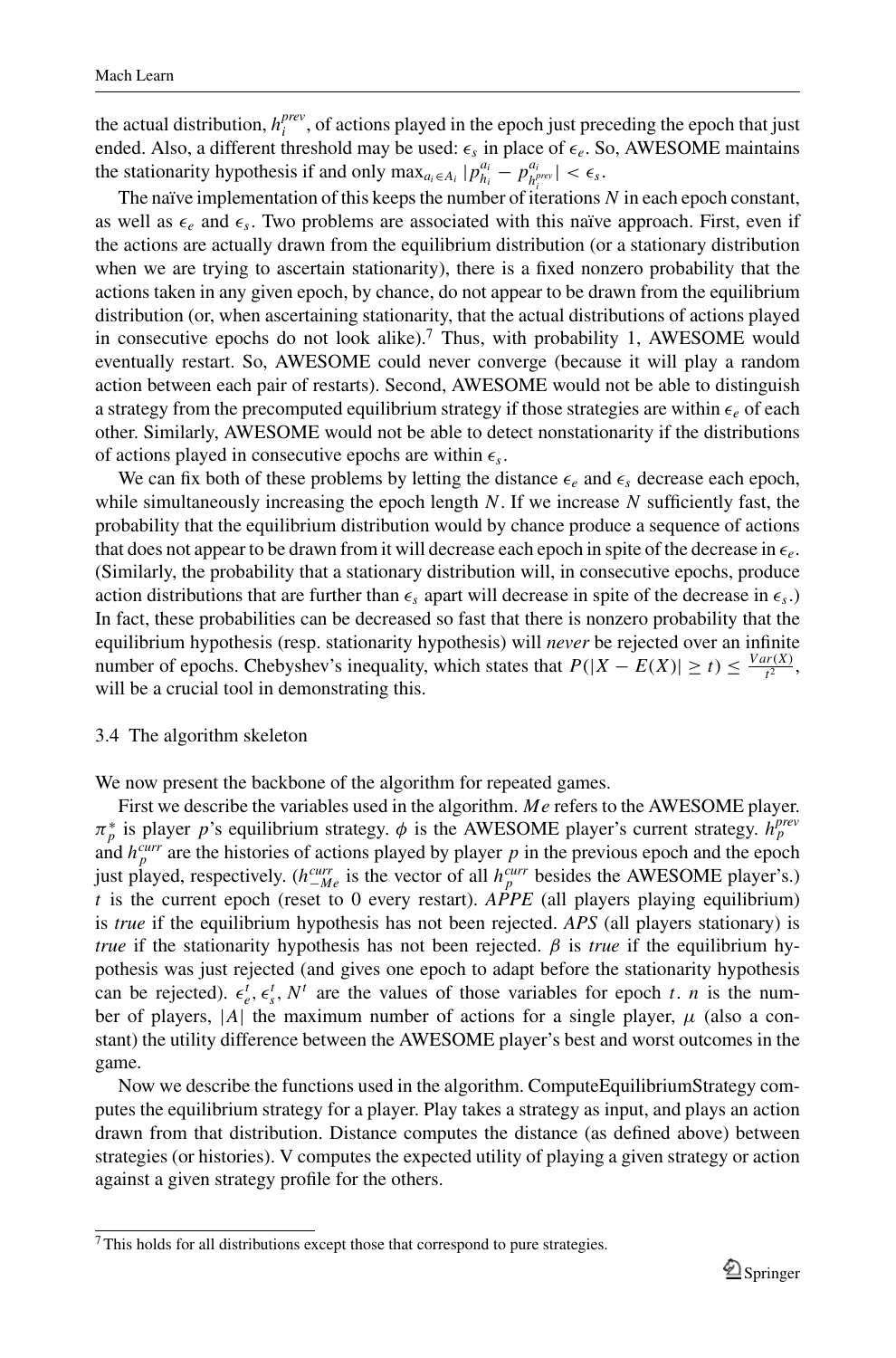We are now ready to present the algorithm.

AWESOME() 1. for each  $p$  $2.$  $\pi_n^* :=$  Compute Equilibrium Strategy (p) 3. **repeat**  $\frac{1}{4}$  beginning of each restart 4. for each player  $p \nvert$ InitializeToEmpty $(h_p^{prev})$ 5. InitializeToEmpty $(h_p^{curr})$ 6. 7.  $\rightarrow$ 8.  $APPE := true$ 9.  $APS := true$ 10.  $\beta := false$  $t := 0$  $11.$  $\phi := \pi_{Me}^*$  while *APS* { // beginning of each epoch 12. 13. 14. repeat  $N^t$  times { 15.  $Play(\phi)$ 16. for each player  $p$ Update  $(h_p^{curr})$ 17. 18. 19. if  $APPE = false$ 20. if  $\beta = false$ 21. for each player  $p$ **if** (Distance  $(h_p^{curr}, h_p^{prev}) > \epsilon_s^t$ ) 22. 23.  $APS := false$  $\beta := false$ 24.  $\begin{array}{l} a := \arg \max \mathbf V(a, \, h^{curr}_{-Me}) \\ \textbf{if} \, \mathbf V(a, \, h^{curr}_{-Me}) > \mathbf V(\phi, \, h^{curr}_{-Me}) \, + n |A| \epsilon^{t+1}_s \mu \end{array}$ 25. 26. 27.  $\phi := a$ 28. 29. if  $APPE = true$ 30. for each player  $p$ **if** (Distance( $h_p^{curr}$ ,  $\pi_p^*$ ) >  $\epsilon_e^t$ ) { 31. 32.  $APPE := false$ 33.  $\phi := \text{RandomAction}()$ 34.  $\beta := true$  $\mathcal{E}$ 35. 36. for each player  $p \nvert p$  $h_p^{prev} := h_p^{curr}$ 37. InitializeToEmpty $(h^{curr}_p)$ 38. 39. ł 40.  $t:=t+1$ 41. }  $42. \}$ 

We still need to discuss how to set the schedule for  $(\epsilon^t_{\epsilon}, \epsilon^t_{s}, N^t)$ . This is the topic of the next section.

# 3.5 Valid schedules

We now need to consider more precisely what good schedules are for changing the epochs' parameters. It turns out that the following conditions on the schedule for decreasing  $\epsilon_e$  and  $\epsilon_s$ and increasing *N* are sufficient for the desirable properties to hold. The basic idea is to make  $\mathcal{D}_{\text{Springer}}$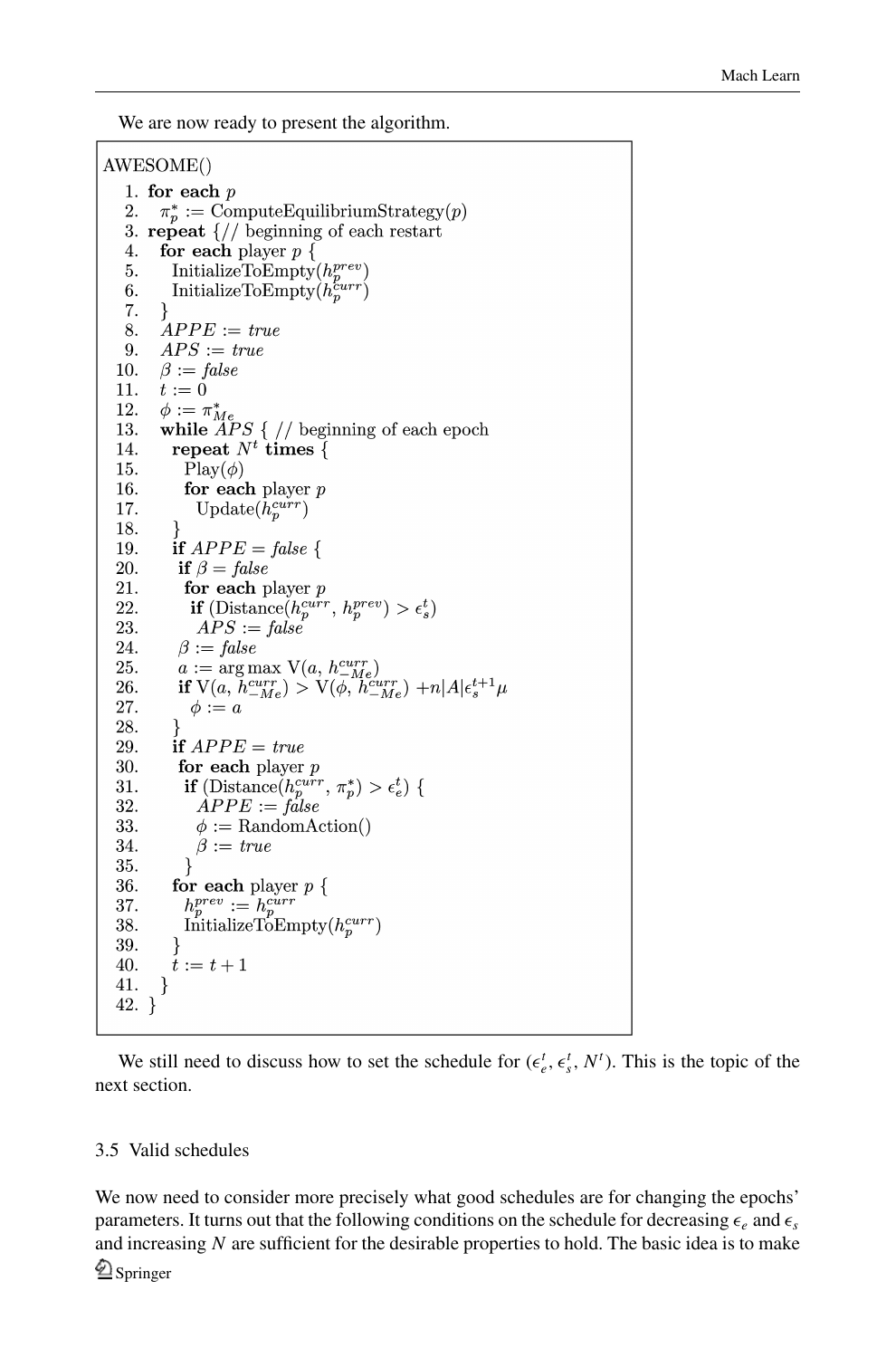*N* go to infinity relatively fast compared to the  $\epsilon_e$  and  $\epsilon_s$ . The reason for this exact definition will become clear from the proofs in the next section.

*Definition 4.* A schedule  $\{ (\epsilon^t_{\epsilon}, \epsilon^t_{s}, N^t) \}_{t \in \{0, 1, 2, \ldots\}}$  is *valid* if

- $\bullet \epsilon_s^t$ ,  $\epsilon_e^t$  decrease monotonically and converge to 0.<br> $\bullet N^t \rightarrow \infty$ .
- $N^t \rightarrow \infty$ .
- $\prod_{t \in \{1,2,\ldots\}}(1 |A|_{\Sigma} \frac{1}{N'(e_s^{t+1})^2}) > 0$  (with all factors > 0), where  $|A|_{\Sigma}$  is the total number of actions summed over all players.
- $\prod_{t \in \{1, 2, ...\}} (1 |A|_{\Sigma} \frac{1}{N^t(\epsilon_e^j)^2}) > 0$  (with all factors > 0).

The next theorem shows that a valid schedule always exists.

**Theorem 1.** *A valid schedule always exists.*

**Proof:** Let  $\{\epsilon_e^t = \epsilon_s^{t+1}\}_{t \in \{0,1,2,...\}}$  be any decreasing sequence going to 0. Then let  $N^t = \left[\frac{|A|_{\Sigma}}{(1 - \frac{1}{2(\frac{1}{\epsilon})^2})(\epsilon_{\epsilon})^2}\right]$  (which indeed goes to infinity). Then,  $\prod_{t \in \{1, 2, \dots\}} 1 - |A|_{\Sigma} \frac{1}{N^t(\epsilon_{\epsilon}^{t+1})^2}$  $\prod_{t \in \{1,2,...\}} 1^{(t+2)^{2/(k\epsilon)}}$   $\prod_{t \in \{1,2,...\}} \frac{1}{2^{(t+2)}}$  (we also observe that all factors are > 0). Also,  $\prod_{t \in \{1,2,...\}} \frac{1}{2^{(\frac{1}{t})^2}} = 2^{\sum_{t \in \{1,2,...\}} \log \frac{1}{2^{(\frac{1}{t})^2}}}} = 2^{\sum_{t \in \{1,2,...\}} \frac{2}{(\frac{1}{t})^2}}$ . Because the sum in the exponent converges, it follows that this is positive.  $\Box$ 

## **4 AWESOME learns a best-response against eventually stationary opponents**

In this section we show that if the other agents use fixed (potentially mixed) strategies, then AWESOME learns to play a best-response strategy against the opponents. This holds even if the opponents are nonstationary first  $(e.g., because they are learning themselves)$ , as long as they become stationary at some time.

**Theorem 2.** *With a valid schedule, if all the other players play fixed strategies forever after some round, AWESOME converges to a best response with probability 1.*

**Proof:** We prove this in two parts. First, we prove that after any given restart, with nonzero probability, the AWESOME player never restarts again. Second, we show that after any given restart, the probability of never restarting again without converging on the best response is 0. It follows that with probability 1, we will eventually converge.

To show that after any given restart, with nonzero probability, the AWESOME player never restarts again: consider the probability that for all *t* (*t* being set to 0 right after the restart), we have  $max_{p \neq Me} \{d(\phi_p^t, \phi_p)\} \leq \frac{\epsilon_i^{t+1}}{2}$  (where the AWESOME player is player *Me*,  $\phi_p^t$  is the distribution of actions actually played by *p* in epoch *t*, and  $\phi_p$  is the (stationary) distribution that *p* is actually playing from). This probability is given by  $\prod_{t\in\{1,2,...\}}(1-P(max_{p\neq Me}[d(\phi_p^t, \phi_p)] > \frac{\epsilon_{s+1}^{t+1}}{2})$ , which is greater than  $\prod_{t\in\{1,2,...\}}(1-\sum_{n\neq Me}P(d(\phi_n^t, \phi_n)) > \frac{\epsilon_{s+1}^{t+1}}{2})$ , which is greater than  $t \in \{1, 2, \ldots\}$   $(1 - \sum_{p \neq M_e} \frac{P(d(\phi_p^t, \phi_p) > \frac{\epsilon_i^{t+1}}{2})}{P(d(\phi_p^t, \phi_p) > \frac{\epsilon_i^{t+1}}{2})}$ , which in turn is greater than  $\prod_{t \in \{1, 2, \ldots\}} (1 \sum_{p \neq Me} \sum_a P(|\phi_p^t(a) - \phi_p(a)| > \frac{\epsilon_s^{t+1}}{2})$  (where  $\phi_p(a)$  is the probability  $\phi_p$  places on *a*). Because  $E(\phi_p^t(a)) = \phi_p(a)$ , and observing  $Var(\phi_p^t(a)) \le \frac{1}{4N^t}$ , we can now apply Chebyshev's inequality and conclude that the whole product is greater than  $\prod_{t \in \{1,2,...\}} 1 - |A| \sum_{N'} \frac{1}{N'(\epsilon_s^{t+1})^2}$ , Springer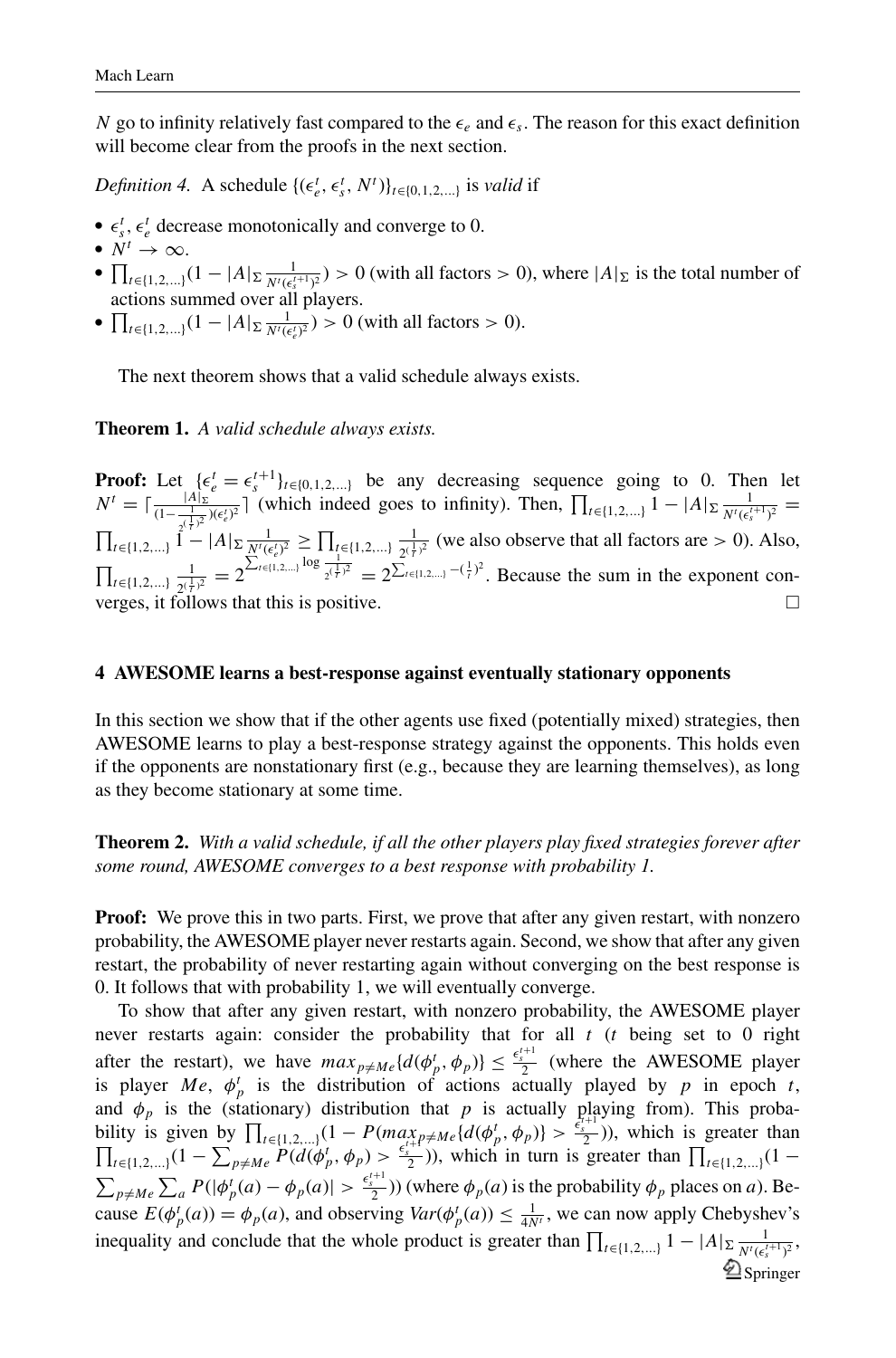where  $|A|_{\Sigma}$  is the total number of actions summed over all players.<sup>8</sup> But for a valid schedule, this is greater than 0.

Now we show that if this event occurs, then *APS* will not be set to *false* on account of the stationary players. This is because

$$
d(\phi_p^t, \phi_p^{t-1}) > \epsilon_s^t \Rightarrow d(\phi_p^t, \phi_p) + d(\phi_p^{t-1}, \phi_p) > \epsilon_s^t \Rightarrow
$$
  

$$
d(\phi_p^t, \phi_p) > \frac{\epsilon_s^t}{2} \vee d(\phi_p^{t-1}, \phi_p) > \frac{\epsilon_s^t}{2} \Rightarrow d(\phi_p^t, \phi_p) > \frac{\epsilon_s^{t+1}}{2} \vee d(\phi_p^{t-1}, \phi_p) > \frac{\epsilon_s^t}{2}
$$

(using the triangle inequality and the fact that the  $\epsilon_s$  are stricly decreasing).

All that is left to show for this part is that, given that this happens, *APS* will, with some nonzero probability, not be set to *false* on account of the AWESOME player. Certainly this will not be the case if *APPE* remains *true* forever, so we can assume that this is set to *false* at some point. Then, with probability at least  $\frac{1}{|A|}$ , the first action *b* that the AWESOME player will choose after *APPE* is set to *false* is a best response to the stationary strategies. (We are making use of the fact that the stationary players' actions are independent of this choice.) We now claim that if this occurs, then *APS* will not be set to *false* on account of the AWESOME player, because the AWESOME player will play *b* forever. This is because the expected utility of playing any action *a* against players who play from distributions  $\phi_{-Me}^t$ (call this  $u_{Me}(a, \phi_{-Me}^t)$ ) can be shown to differ at most  $n|A| \max_{p \neq Me} d(\phi_p, \phi_p^t) \mu$  from the expected utility of playing action *a* against players who play from distributions φ−*Me* (call this  $u_{Me}(a, \phi_{-Me})$ ). Thus, for any *t* and any *a*, we have

$$
u_{Me}(a, \phi_{-Me}^{t}) \leq u_{Me}(a, \phi_{-Me}) + n|A|\epsilon_{s}^{t+1}\mu \leq u_{Me}(b, \phi_{-Me}) + n|A|\epsilon_{s}^{t+1}\mu
$$

(because *b* is a best-response to  $\phi_{-Me}$ ), and it follows that the AWESOME player will never change its strategy.

Now, to show that after any given restart, the probability of never restarting again without converging on the best response is 0: there are two ways in which this could happen, namely with *APPE* being set to *true* forever, or with it set to *false* at some point. In the first case, we can assume that the stationary players are not actually playing the precomputed equilibrium (because in this case, the AWESOME player would actually be bestresponding forever). Let  $p \neq Me$  and *a* be such that  $\phi_p(a) \neq \pi_p^*(a)$ , where  $\pi_p^*(a)$  is the equilibrium probability *p* places on *a*. Let  $d = |\phi_p(a) - \pi_p^*(a)|$ . By Chebyshev's inequality, the probability that  $\phi_p^t(a)$  is within  $\frac{d}{2}$  of  $\phi_p(a)$  is at least  $1 - \frac{1}{N^t a^2}$ , which goes to 1 as *t* goes to infinity (because  $N^t$  goes to infinity). Because  $\epsilon_e^t$  goes to 0, at some point  $\epsilon_e^t < \frac{d}{2}$ , so  $|\phi_p^t(a) - \phi_p(a)| < \frac{d}{2} \Rightarrow |\phi_p^t(a) - \pi_p^*(a)| > \epsilon_e^t$ . With probability 1, this will be true for some  $\phi_p^t(a)$ , and at this point *APPE* will be set to *false*. So the first case happens with probability 0. For the second case where *APPE* is set to *false* at some point, we can assume that the AWESOME player is not playing any best-response *b* forever from some point onwards, because in this case the AWESOME player would have converged on a best response. All we have to show is that from any epoch *t* onwards, with probability 1, the AWESOME player will eventually switch actions (because starting at some epoch  $t$ ,  $\epsilon_s$  will be small enough that this will cause *APS* to be set to *false*). If playing an action *a* against the true profile  $\phi_{\text{-}Me}$ gives expected utility  $k$  less than playing  $b$ , then by continuity, for some  $\epsilon$ , for any strategy profile  $\phi'_{-Me}$  within distance  $\epsilon$  of the true profile  $\phi_{-Me}$ , playing *a* against  $\phi'_{-Me}$  gives expected utility at least  $\frac{k}{2}$  less than playing *b*. By an argument similar to that made in the first case, the

<sup>&</sup>lt;sup>8</sup>We used the fact that the schedule is valid to assume that the factors are greater than 0 in the manipulation. *<u>D</u>* Springer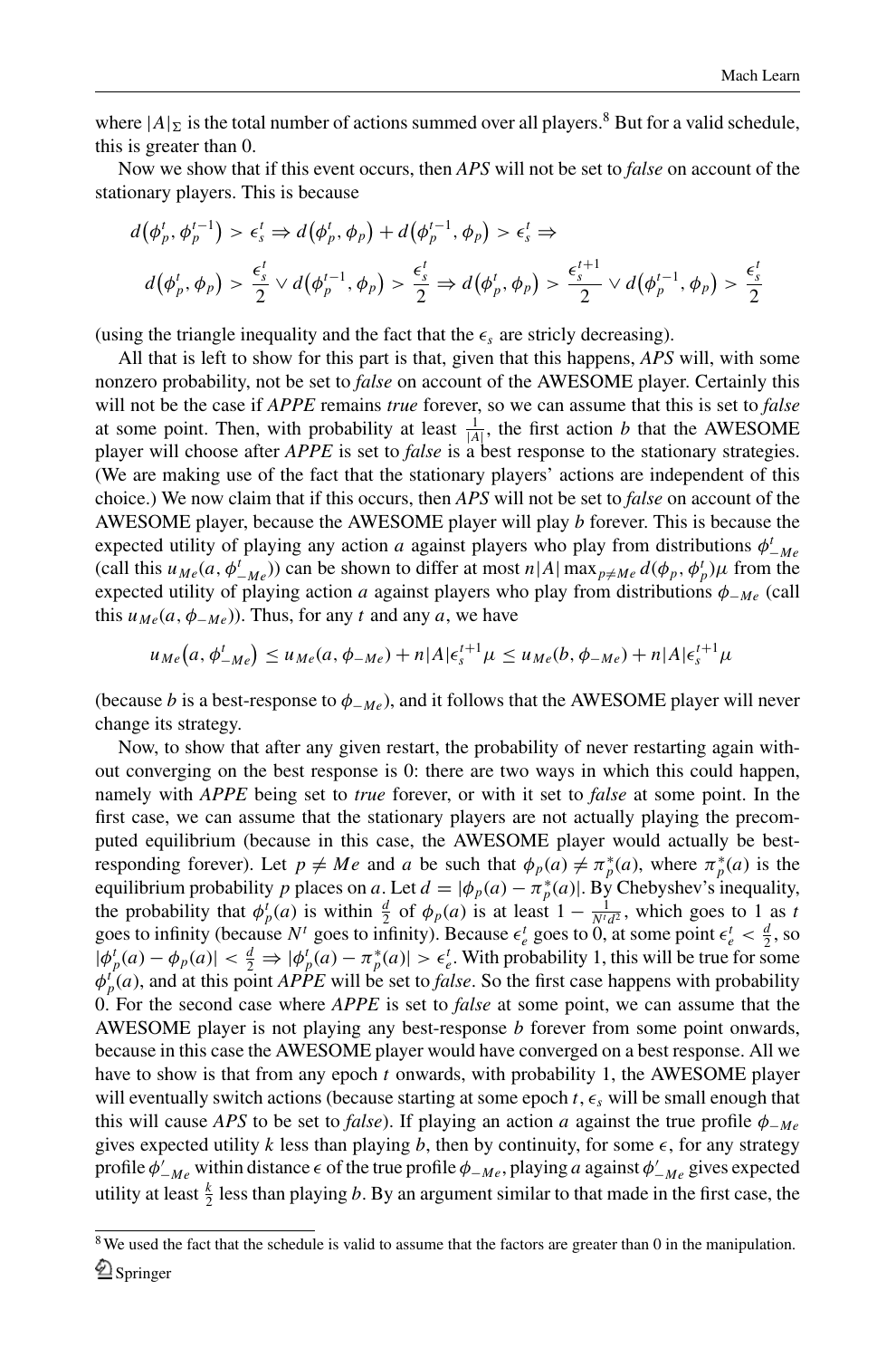probability of  $\phi_{-Me}^t$  being within  $\epsilon$  of the true profile  $\phi_{-Me}$  goes to 1 as *t* goes to infinity; and because eventually,  $n|A|\epsilon_s^{t+1}\mu$  will be smaller than  $\frac{k}{2}$ , this will cause the AWESOME player to change actions.

## **5 AWESOME converges to a Nash equilibrium in self-play**

In this section we show that AWESOME converges to a Nash equilibrium when all the other players are using AWESOME as well.

**Theorem 3.** *With a valid schedule, AWESOME converges to a Nash equilibrium in self-play with probability 1.*

**Proof:** We first observe that the values of *APPE* and *APS* are always the same for all the (AWESOME) players, due to the synchronization efforts in the algorithm. It can be shown in a manner similar to the proof of Theorem 2 that after any restart, with nonzero probability, we have, for all *t*,  $\max_{p} \{d(\phi_p^t, \pi_p^*)\} \le \epsilon_e^t$  (where  $\phi_p^t$  is the distribution of actions actually played by *p* in epoch *t*, and  $\pi_p^*$  is the equilibrium strategy for *p*). In this case, *APPE* is never set to *false* and the players play the equilibrium forever.

All that is left to show is that, after any restart, the probability of never restarting while not converging to an equilibrium is 0. This can only happen if *APPE* is set to *false* at some point, and the players do not keep playing a pure-strategy equilibrium forever starting at some point after this. As in the proof of Theorem 2, all we have to show is that from any epoch *t* onwards, with probability 1, some player will eventually switch actions (because starting at some epoch  $t$ ,  $\epsilon_s$  will be small enough that this will cause *APS* to be set to false). Because we can assume that at least one player is not best-responding to the others' actions, the proof of this claim is exactly identical to that given in the proof of Theorem 2. -

It is interesting to observe that even in self-play, it is possible (with nonzero probability) that AWESOME players converge to an equilibrium other than the precomputed equilibrium. Consider a game with a pure-strategy equilibrium as well as a mixed-strategy equilibrium where every action is played with positive probability. If the mixed-strategy equilibrium is the one that is precomputed, it is possible that the equilibrium hypothesis (by chance) is rejected, and that each player (by chance) picks its pure-strategy equilibrium action after this. Because from here on, the players will always be best-responding to what the others are doing, they will never change their strategies, the stationarity hypothesis will never be rejected, and we have converged on the pure-strategy equilibrium.

#### **6 Experimental results**

In this section, we present an experimental evaluation of the AWESOME algorithm. We compare AWESOME's performance to the performance of *fictitious play*. Fictitious play is one of the simplest algorithms for learning in games: the learner simply plays the best response to the opponents' historical distribution of play. In spite of its simplicity, fictitious play has several properties that make it a natural algorithm for comparison: it can be applied to arbitrary games, it does not require the learner to know the opponents' actual mixed strategies, and it converges to a best response against stationary opponents. In addition, when both players use fictitious play, then the players' empirical (marginal) distributions of play converge to a Nash equilibrium under various conditions—for example, when the game is zero-sum (Robinson, 1951), or has generic payoffs and is  $2 \times 2$  (Miyasawa, 1961), or is  $\bigcirc$  Springer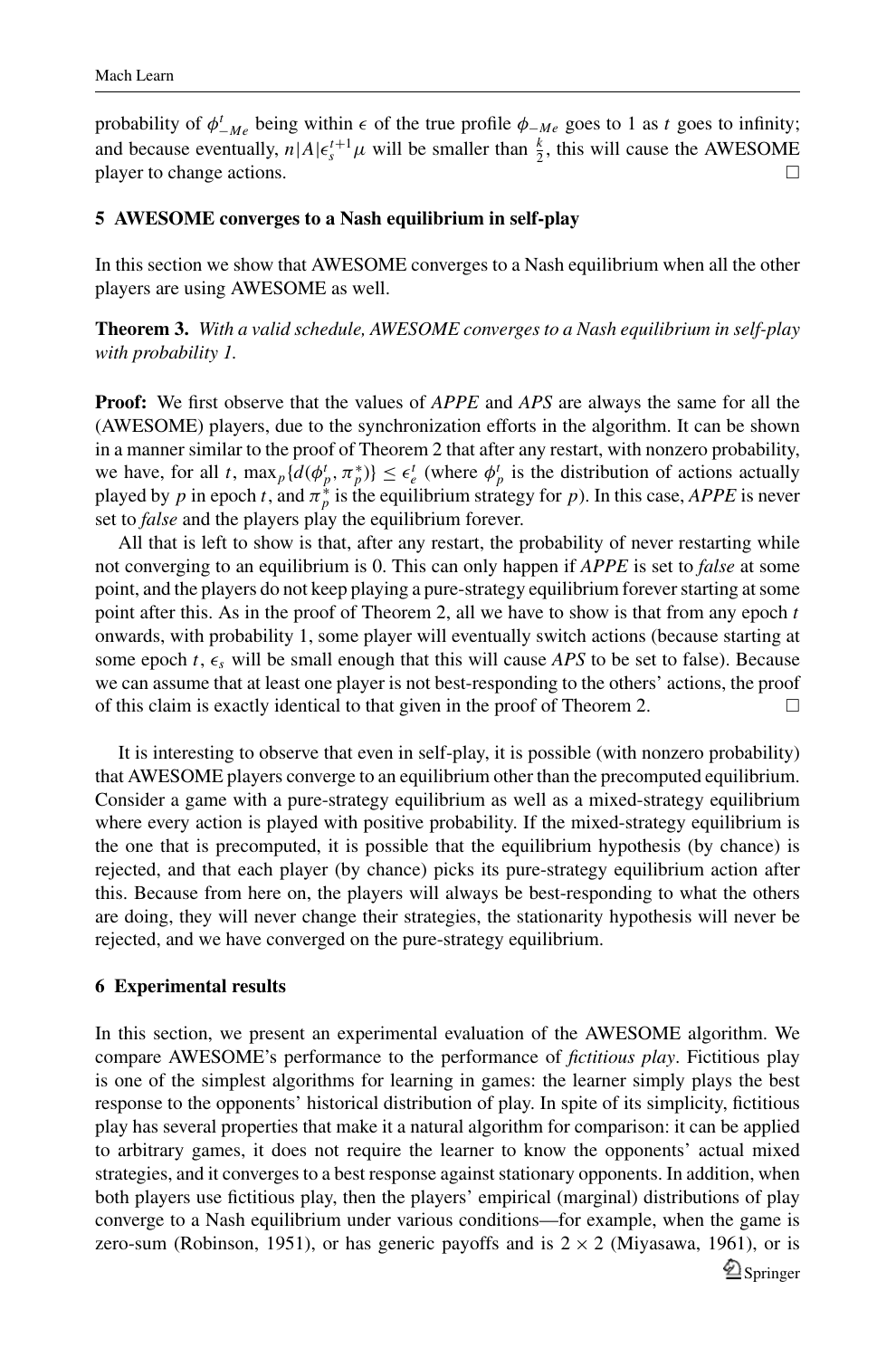

**Fig. 1** Play against the stationary player (0.4, 0.6, 0) in rock-paper-scissors

solvable by iterated strict dominance (Nachbar, 1990). However, there are also games in which the distributions do not converge under fictitious play (Shapley, 1964).

In our experiments, we study the convergence of (1) the empirical distribution of play (that is, the entire history of actions that were played), (2) the empirical distribution over the last 500 rounds only (a "moving average"), and (3) the actual mixed strategy used in a specific round. We only show 3) for AWESOME, because fictitious play chooses actions deterministically and therefore will never converge to a mixed strategy in this sense. As our distance measure between two distributions  $p_1$  and  $p_2$  over a set *S*, we use  $d(p_1, p_2) = \max_{s \in S} |p_1(s) - p_2(s)|$ . We use a valid schedule for AWESOME: we set  $\epsilon_s^t = 1/t$  and define the other parameters as in the proof of Theorem 1.

## 6.1 Rock-paper-scissors

The first game that we study is the well-known rock-paper-scissors game, which is often used as an example to illustrate how fictitious play can be effective (Fudenberg & Levine, 1998).

| 0.5, 0.5             | 0.1      | 1.0      |
|----------------------|----------|----------|
| 1.0                  | 0.5, 0.5 | 0,1      |
| 0.1                  | 1.0      | 0.5, 0.5 |
| Rock-paper-scissors. |          |          |

In the unique Nash equilibrium of this game, each player plays each action with probability 1/3. In Fig. 1, we show experimental results for playing against a stationary opponent that uses the mixed strategy  $(0.4, 0.6, 0)$ .<sup>9</sup> Fictitious play converges to the best response very

 $9$ There is no particular reason for using this distribution (or, for that matter, for using any other distribution).  $\bigcirc$  Springer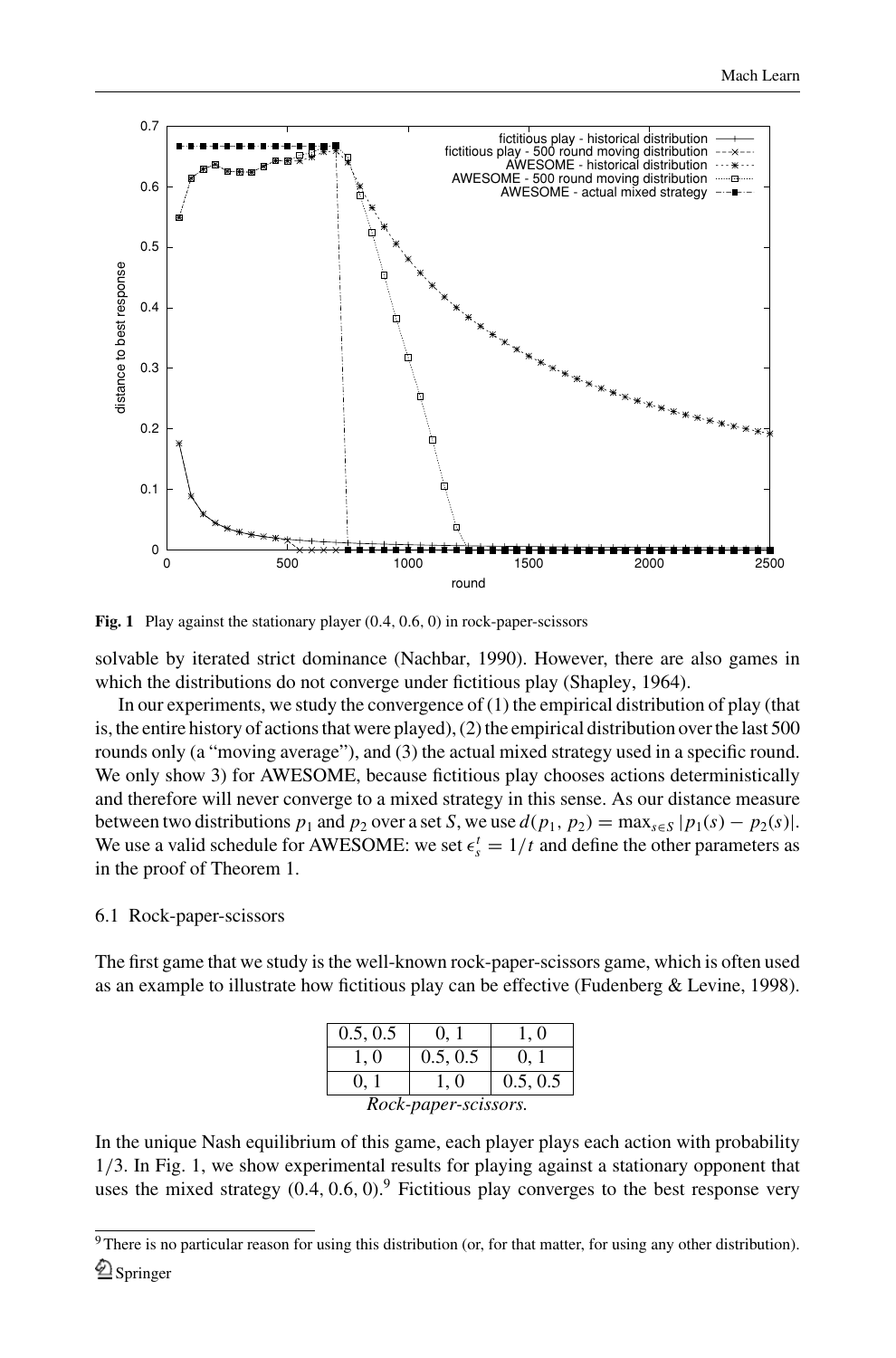

**Fig. 2** Self-play in rock-paper-scissors

rapidly. This is not surprising, as fictitious play is an ideal algorithm for playing against a stationary player: it best-responds against the best estimate of the opponent's strategy. AWESOME initially plays the equilibrium strategy, but eventually rejects the equilibrium hypothesis, and from that point plays the best response. It takes a large number of rounds for AWESOME's historical distribution to converge because of the other actions it played before it rejected the equilibrium hypothesis; but the moving distribution converges rapidly once AWESOME starts best-responding.

In Fig. 2, we show experimental results for self-play (in which each algorithm plays against a copy of itself). Both algorithms perform well here (note the changed scale on the *y*-axis). For fictitious play, it is known that the players' empirical distributions of play converge to the equilibrium distributions in all zero-sum games (Robinson, 1951), and rockpaper-scissors is a zero-sum game. AWESOME never rejects the equilibrium hypothesis and therefore always plays according to the Nash equilibrium. We note that the 500-round moving distribution cannot be expected to converge exactly: when drawing from a mixed strategy a fixed number of times only, the empirical distribution will rarely coincide exactly with the actual distribution.

#### 6.2 Shapley's game

The other game that we study is Shapley's game, which is often used as an example to illustrate how fictitious play can fail (Fudenberg & Levine, 1998).



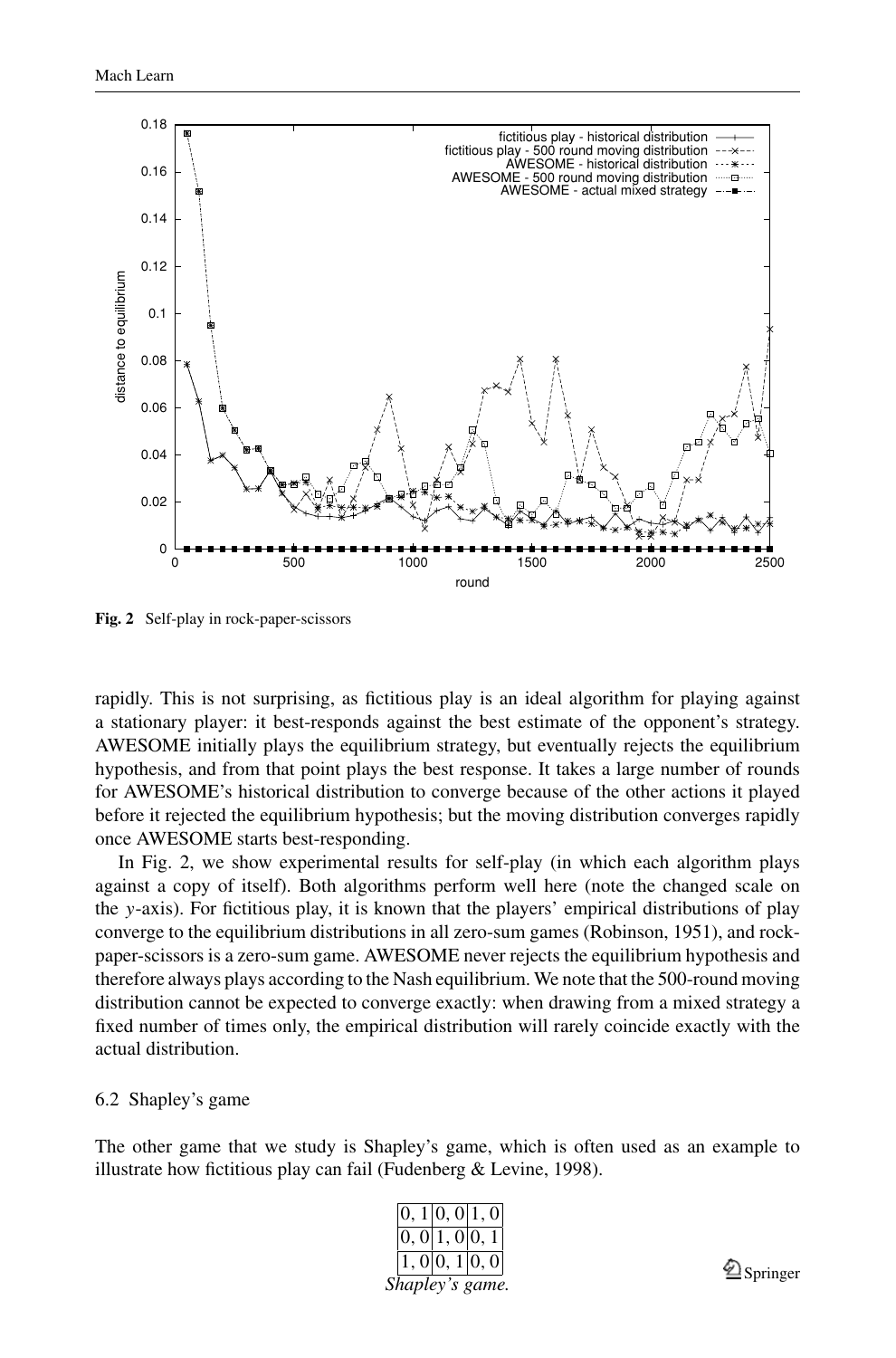

**Fig. 3** Play against the stationary player (0.4, 0.6, 0) in Shapley's game

Again, in the unique Nash equilibrium of this game, each player plays each action with probability 1/3. In Fig. 3, we show experimental results for playing against a stationary opponent that uses the mixed strategy (0.4, 0.6, 0). The results are similar to those for rockpaper-scissors.

Finally, in Fig. 4, we show experimental results for self-play. Fictitious play now cycles and the empirical distributions never converge (as was first pointed out by Shapley himself (Shapley, 1964)). Because the length of the cycles increases over time, the 500-round moving distribution eventually places all of the probability on a single action and is therefore as far away from equilibrium as possible. AWESOME, on the other hand, again never rejects the equilibrium hypothesis and therefore continues to play the equilibrium.

#### **7 Discussion of alternative learning objectives**

In this section, we discuss alternative objectives that one may pursue for learning in games, and we argue for the importance of the objectives that we pursued (and that AWESOME achieves).

#### 7.1 Convergence to equilibrium in self-play

In self-play, AWESOME converges to a Nash equilibrium of the stage game. One may well wonder whether this requirement is unnecessarily strong: various weaker notions are available. For instance, one may consider *correlated* equilibrium (Aumann, 1974), in which the players receive correlated random signals (before playing the stage game), on which they can then base their play. This is not unreasonable, and it has the advantages that correlated  $\mathcal{D}_{\text{Springer}}$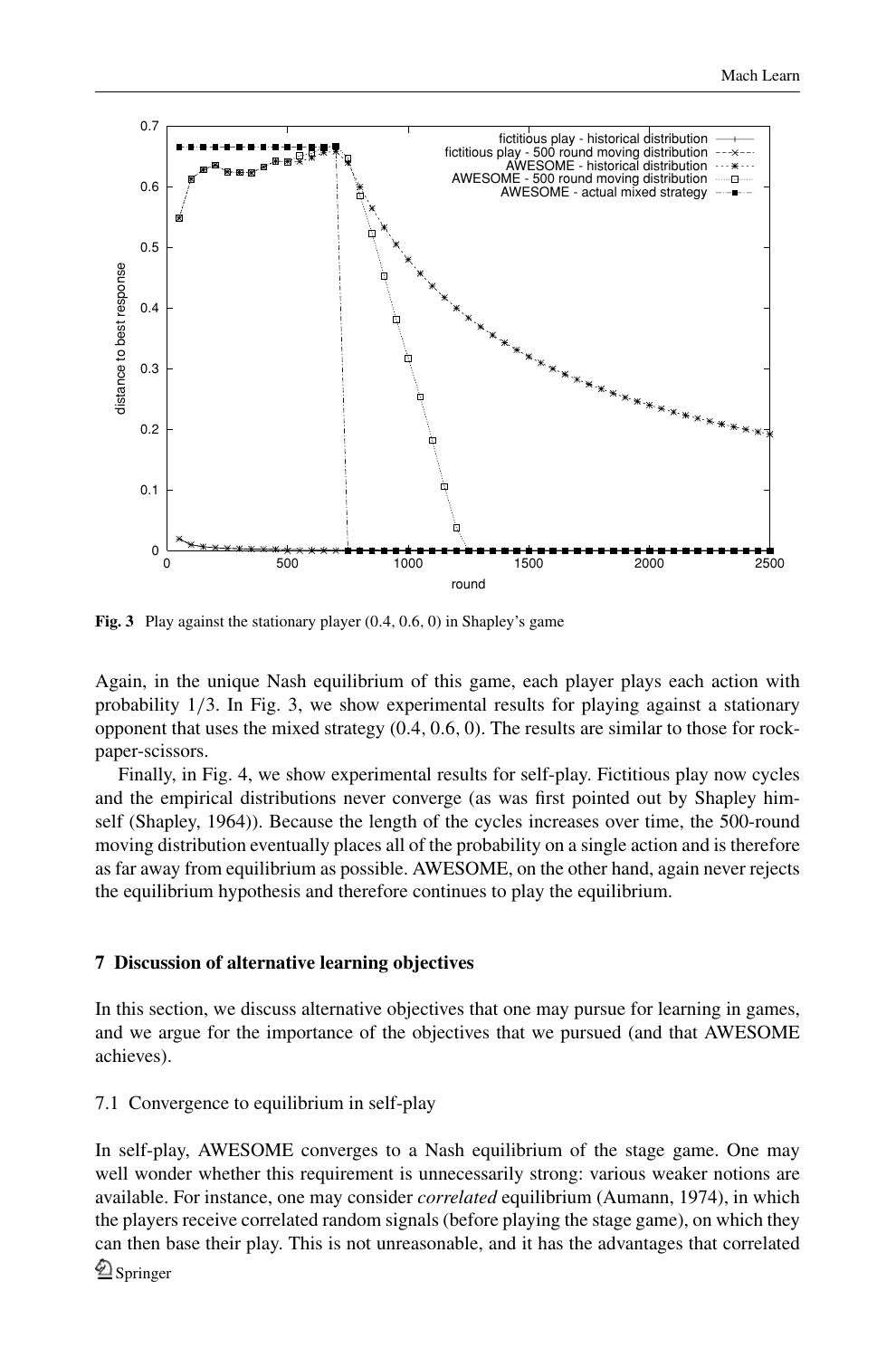

**Fig. 4** Self-play in Shapley's game

equilibria can support better outcomes, and that correlated equilibria can be computed in polynomial time using linear programming. However, it does rely on the presence of signals in the world that allow the correlated equilibria to be played. The fewer the signals that are available in the world, the fewer the correlated equilibria that can be played; and, in the extreme case where no correlated signals are available, the set of correlated equilibria that can be played coincides with the set of Nash equilibria. Thus, any learning algorithm that is robust to the absence of correlated signals must be able to converge to Nash equilibrium. We note that there is a family of algorithms that converge to the set of correlated equilibria in terms of the *empirical distribution of play* (Foster & Vohra, 1997; Fudenberg & Levine, 1999; Hart & Mas-Colell, 2000; Cahn, 2000; Greenwald & Jafari, 2003; Kakade & Foster, 2004). This is a much weaker criterion and it does not require the presence of any external correlated signals. We will compare convergence of the stage-game strategies with convergence of the empirical distribution of play in Subsection 7.3.

One may also consider (Nash) equilibria *of the repeated game* that do not correspond to an equilibrium of the stage game. For instance, cooperation in the Prisoner's Dilemma—a dominated strategy in the stage game—can correspond to equilibrium play in the repeated game, if the players believe that once they defect, the opponent will defect in the future. Again, this is a very reasonable solution concept, and, as the Prisoner's Dilemma example shows, it may even lead to better outcomes (as in the case of correlated equilibrium). Nash equilibria of the repeated game can also be constructed in polynomial time, if players wish to maximize the limit of their average payoff (Littman & Stone, 2003). Nevertheless, there are various reasons to prefer an algorithm that converges to a Nash equilibrium of the stage game. First of all, it is in general impossible to state whether strategies constitute a Nash equilibrium of the repeated game, unless we know how the agents value future outcomes. One way in which future outcomes may be valued is to take the limit of the average payoff.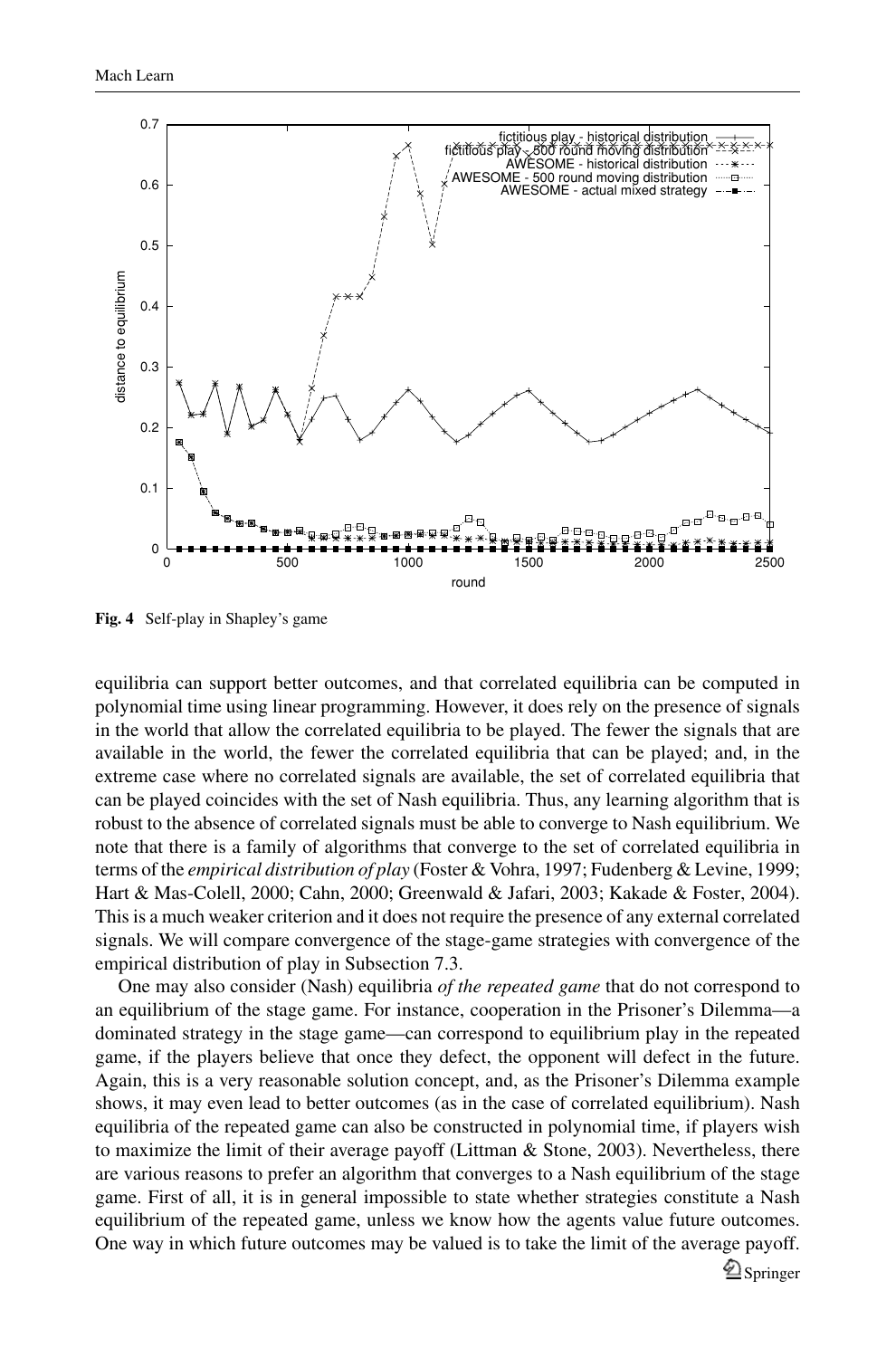This has the odd property that the agent will not care about the outcomes of any finite set of periods of play. Another way to value future outcomes is through discounting. In the limit case where the future is extremely discounted, only the outcome of the current period matters, and thus any equilibrium of the repeated game is an equilibrium of the stage game. Thus, any algorithm that is robust to extreme discounting must be able to converge to an equilibrium of the stage game. Another reason to prefer learning algorithms that converge to an equilibrium of the stage game is the following: equilibria of the repeated game do not make much sense in scenarios in which the game is repeated only for learning purposes, *e.g.* when we are training our agent to play (say) soccer by having it play over and over again. In such scenarios, it does not make much sense to talk about discount factors and the like. Finally, equilibria of the repeated game require the agent to have complex beliefs over what the other agents would do in various future scenarios, and it is less clear where such beliefs might come from than it is for simple beliefs over what the other agents will play next.

We do not think that these relaxed equilibrium notions should be dismissed for the purpose of learning in games, since they (for example) may lead to better outcomes. Nevertheless, we believe that the arguments above show that learning algorithms should be able to converge to a Nash equilibrium of the stage game *at a minimum*, because at least in some settings this is the only sensible outcome.

One may also criticize the Nash equilibrium concept as being too *weak*—for example, one may require that play converges to a Pareto optimal Nash equilibrium. This falls under the category of requiring the algorithm to have additional properties, and we have already acknowledged that this may be desirable. Similarly, convergence against a wider class of learning opponents, rather than just in self-play, is a desirable goal.

### 7.2 Best-responding against stationary opponents

One may also wonder whether the other requirement—eventual best response against stationary opponents—is really necessary. Stationary agents are irrational (at least those that continue to play a strategy that is not optimal for themselves), so why should they ever occur? There are various possible reasons for this. First, especially for complex games, humans often design agents by crafting a strategy by hand that the human believes will perform reasonably well (but that is definitely suboptimal). Learning to take advantage of such suboptimal opponents (in competitive scenarios) or to perform reasonably well in spite of such opponents' suboptimality (in cooperative scenarios) is an important capability for an agent. As another reason, the process that controls the opponent's actions may not actually correspond to a rational agent; rather, our agent may in reality be playing against (indifferent) Nature. (This will also happen if the opponent agent is unable to change its strategy, for example because the agent is defective.)

Another possible reason is that the other agents may merely be *satisficing* (Simon, 1982), pursuing a level of utility that they consider satisfactory. Indeed, satisficing approaches in learning in games have been proposed (Stimpson, Goodrich, & Walters, 2001). In this case they will be content to continue playing any strategy that gives them this desired level of utility, even if it does not maximize their utility. If the desired level of utility is low enough, these agents will be content to play any mixed strategy; thus, any learning algorithm that is robust to this extreme satisficing scenario needs to be able to converge to a best response against any stationary opponents. (Of course, this is assuming that we ourselves do not take a satisficing approach.)

 $\bigcirc$  Springer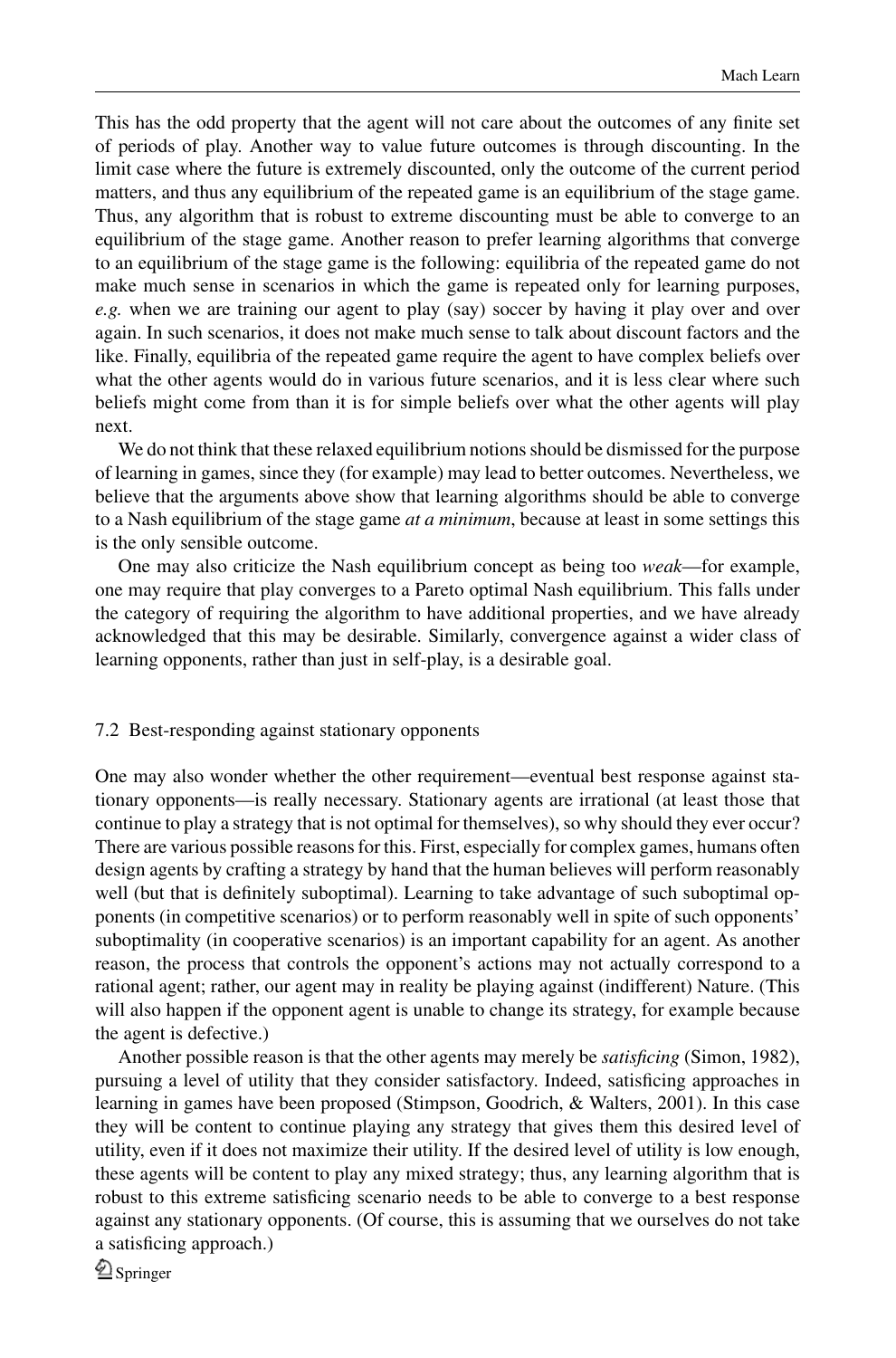Again, one may criticize this criterion as being too weak and suggest something stronger. For example, we may wish the average *regret* against any opponents to go to zero.<sup>10</sup> This is an admirable objective that has been pursued (and achieved) in a significant body of research (Littlestone & Warmuth, 1994; Auer et al., 1995; Fudenberg & Levine, 1995; Freund & Schapire, 1999; Hart & Mas-Colell, 2000; Jafari et al., 2001; Greenwald & Jafari, 2003; Zinkevich, 2003; Bowling, 2005). Alternatively, we may wish to learn to best-respond against larger classes of opponents (Powers & Shoham, 2005a,b).

7.3 Convergence of stage-game strategies versus convergence of empirical distribution of play

In self-play, we require that the agents'*stage-game strategies* converge to a Nash equilibrium. This is much stronger than, for example, convergence of the *empirical distribution of play*, where the distribution of the obtained outcomes converges to some equilibrium. A variety of approaches is available for converging, in terms of the empirical distribution of play, to the set of correlated equilibria (Foster & Vohra, 1997; Fudenberg & Levine, 1999; Hart & Mas-Colell, 2000; Cahn, 2000; Greenwald & Jafari, 2003) (or even to the set of convex combinations of Nash equilibria (Kakade & Foster, 2004), which is contained in the set of correlated equilibria). We believe that it is important that the agents' stage-game strategies converge, for the following reason. Convergence in the empirical distribution of play may be achieved by an agent whose stage-game strategy is entirely unlike the empirical distribution of play. For example, an agent that never randomizes over the next action to take may converge to a mixed-strategy equilibrium in the empirical distribution of play. It does not seem that the agent has actually learned how to play the game in this case, because even in the end the agent is not actually playing a mixed strategy. The agent could conceivably eventually take a step back, consider the empirical distribution of play, and play a (mixed) strategy corresponding to this distribution. This has the rather awkward effect of separating the process into a learning phase, during which the agent's strategy remains unlike the desired strategy, and an execution phase, in which the agent stops the learning process and decides to play according to what it has learned. Stopping the learning process may prevent the agent from converging completely to the desired strategy—for example, it is well-known that certain games have only equilibria with irrational probabilities (Nash, 1950), which cannot correspond to the fraction of time that an action was played during a finite number of rounds. Another disadvantage of such an approach is that once the learning phase has ended, the agent will no longer be able to adapt to changes in the opponent's strategy (for example, the opponent may irrationally stop playing a best response because it is defective, or, alternatively, the opponent may switch to another best response, to which the former agent's equilibrium strategy is not a best response).

7.4 Thinking about the learning process strategically

A final criticism of our approach, one that goes beyond discussions of which variant of a definition should be used, is that *the learning process itself should be viewed strategically*. Thus, we should apply equilibrium notions to the learning process itself, or at the very least attempt to obtain a good result relative to our opponents' strategies (not just the strategies used in rounds of the game, but their entire *learning* strategies). For example, in this view,

<sup>&</sup>lt;sup>10</sup>Technically this is not a stronger criterion because one may play any strategy (even one far away from any best response) infinitely often and still have the average regret go to 0, but in practice this is unlikely to occur.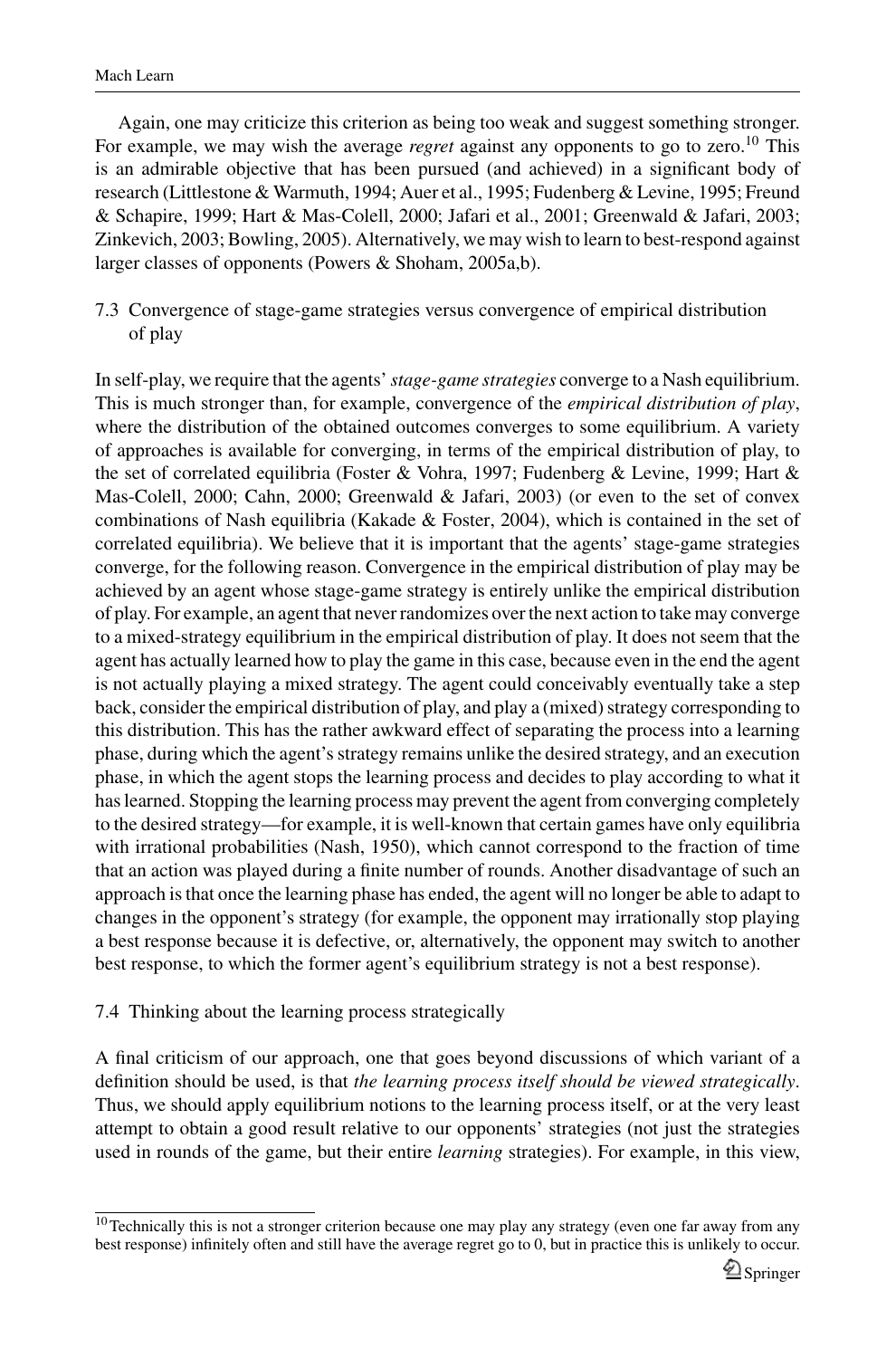having our agent rapidly converge to an equilibrium that is bad for it is not as desirable as trying to steer the learning process towards an equilibrium that is good for it, even if this may fail with some probability. This line of reasoning has been advocated for at least a decade, and some results down that avenue have recently been derived (Brafman & Tennenholtz, 2004, 2005).

While this argument is entirely sensible, the question that immediately arises is what the role of learning is in this setting, and why this does not correspond to "simply" computing an equilibrium of the repeated game. One possibility is that (parts of) the payoff matrices are not known and have to be learned (although, in principle, this can still be modeled as an (even larger) game of incomplete information). Interestingly, if agents have beliefs directly over their opponents' strategies and update these beliefs using Bayes' rule, then a wellknown result states that play will converge to Nash equilibrium, *if* every measurable set of outcomes that has positive probability under their actual strategies has positive probability under each agent's prior belief (Kalai & Lehrer, 1993). However, it has been argued that this last requirement is unreasonably restrictive (Nachbar, 1997, 2001), and that there exist in fact games where such "rational learning" will never come close to a Nash equilibrium (Foster & Young, 2001). The notion of *Efficient Learning Equilibrium* (Brafman & Tennenholtz, 2004, 2005) has been proposed as an alternative to the use of prior distributions over either the game being played or the opponents' strategies. Under this equilibrium definition, deviations must become irrational after a polynomial number of steps, and the payoffs must approach those of a Nash equilibrium after a polynomial number of steps if everyone sticks to the learning algorithm.

A few of the difficulties that we pointed out in the context of learning an equilibrium of the repeated game occur in the context of strategic learning as well. It is not always clear how future payoffs should be compared to current ones (such as in the setting where we are merely training our agent). Also, strategic learning requires the agent to have very sophisticated models of its opponents' future behavior. Still, it would be desirable to design an algorithm that achieves some notion of strategic rationality in addition to the properties pursued in this paper—to the extent that this is possible.

# **8 Conclusions**

We have argued that a satisfactory multiagent learning algorithm should, *at a minimum*, learn to play optimally against stationary opponents, and converge to a Nash equilibrium in self-play. The previous algorithm that has come closest, WoLF-IGA, has been proven to have these two properties in 2-player 2-action repeated games—assuming that the opponent's mixed strategy is observable. Another algorithm, ReDVaLeR (which was introduced after the AWESOME algorithm), achieves the two properties in games with arbitrary numbers of actions and players, but still requires that the opponents' mixed strategies are observable. ReDVaLeR explicitly checks whether the opponents' strategies are stationary, and behaves differently based on the result of the check. Hence, the assumption that the mixed strategies are observable allows this algorithm to achieve each property separately.

In this paper we presented AWESOME, the first algorithm that is guaranteed to have the two properties in games with arbitrary numbers of actions and players, and still the only algorithm that does so while only relying on observing the other players' actual actions (not their mixed strategies). AWESOME also does not use infinitesimal step sizes, and it learns to play optimally against opponents that *eventually become* stationary.

 $@$ Springer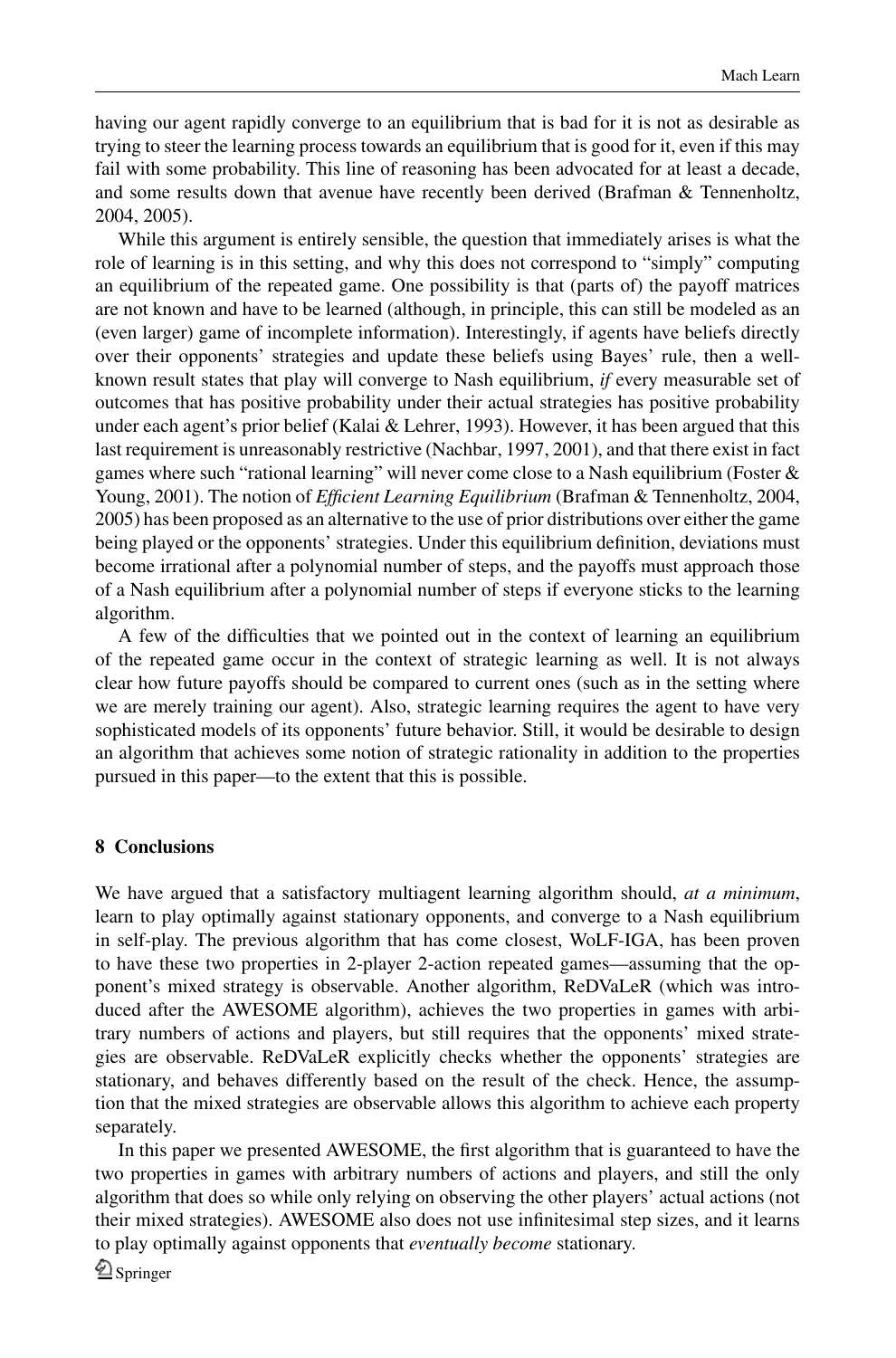The basic idea behind AWESOME (*Adapt When Everybody is Stationary, Otherwise Move to Equilibrium*) is to try to adapt to the other agents' strategies when they appear stationary, but otherwise to retreat to a precomputed equilibrium strategy. At any point in time, AWE-SOME maintains either of two null hypotheses: that the others are playing the precomputed equilibrium, or that the others are stationary. Whenever both of these hypotheses are rejected, AWESOME restarts completely. AWESOME may reject either of these hypotheses based on actions played in an epoch. Over time, the epoch length is carefully increased and the criterion for hypothesis rejection tightened to obtain the convergence guarantee. The AWESOME algorithm is also self-aware: when it detects that its own actions signal nonstationarity to the others, it restarts itself for synchronization purposes.

While the algorithm is primarily intended as a theoretical contribution, experimental results comparing AWESOME to fictitious play suggest that AWESOME actually converges quite fast in practice. Fictitious play converges to a best response against a stationary opponent faster than AWESOME, which is not surprising because fictitious play plays a best response against the best estimate of the opponent's strategy. However, in a game where fictitious play converges to a Nash equilibrium in self-play (in terms of the empirical distribution of play), both algorithms converge similarly fast. Unlike AWESOME, fictitious play does not always converge in self-play, and does not converge to a mixed *stage-game* strategy.

#### **9 Future research**

The techniques used in proving the properties of AWESOME are fundamentally different from those used for other algorithms pursuing the same properties, because the requirement that the opponents' mixed strategies can be observed is dropped. These techniques may also be valuable in the analysis of other learning algorithms in games.

The AWESOME algorithm itself can also serve as a stepping stone for future multiagent learning algorithm development. AWESOME can be viewed as a skeleton—that guarantees the satisfaction of the two minimal desirable properies—on top of which additional techniques may be used in order to guarantee further desirable properties (such as those discussed in Section 7).

There are several open research questions regarding AWESOME. First, it is important to determine which valid schedules give *fast* convergence. This could be studied from a theoretical angle, by deriving asymptotic bounds on the running time for families of schedules. It could also be studied experimentally for representative families of games. A related second question is whether there are any structural changes that can be made to AWESOME to improve the convergence time while maintaining the properties derived in this paper. For instance, maybe AWESOME does not need to forget the entire history when it restarts. A third question is whether one can integrate learning the structure of the game seamlessly into AWESOME (rather than first learning the structure of the game and then running AWESOME).

**Acknowledgments** We thank the anonymous reviewers, as well as Michael Bowling and Manuela Veloso for helpful discussions. This material is based upon work supported by the National Science Foundation under CAREER Award IRI-9703122, Grant IIS-9800994, ITR IIS-0081246, ITR IIS-0121678, and ITR IIS-0427858, a Sloan Fellowship, and an IBM Ph.D. Fellowship.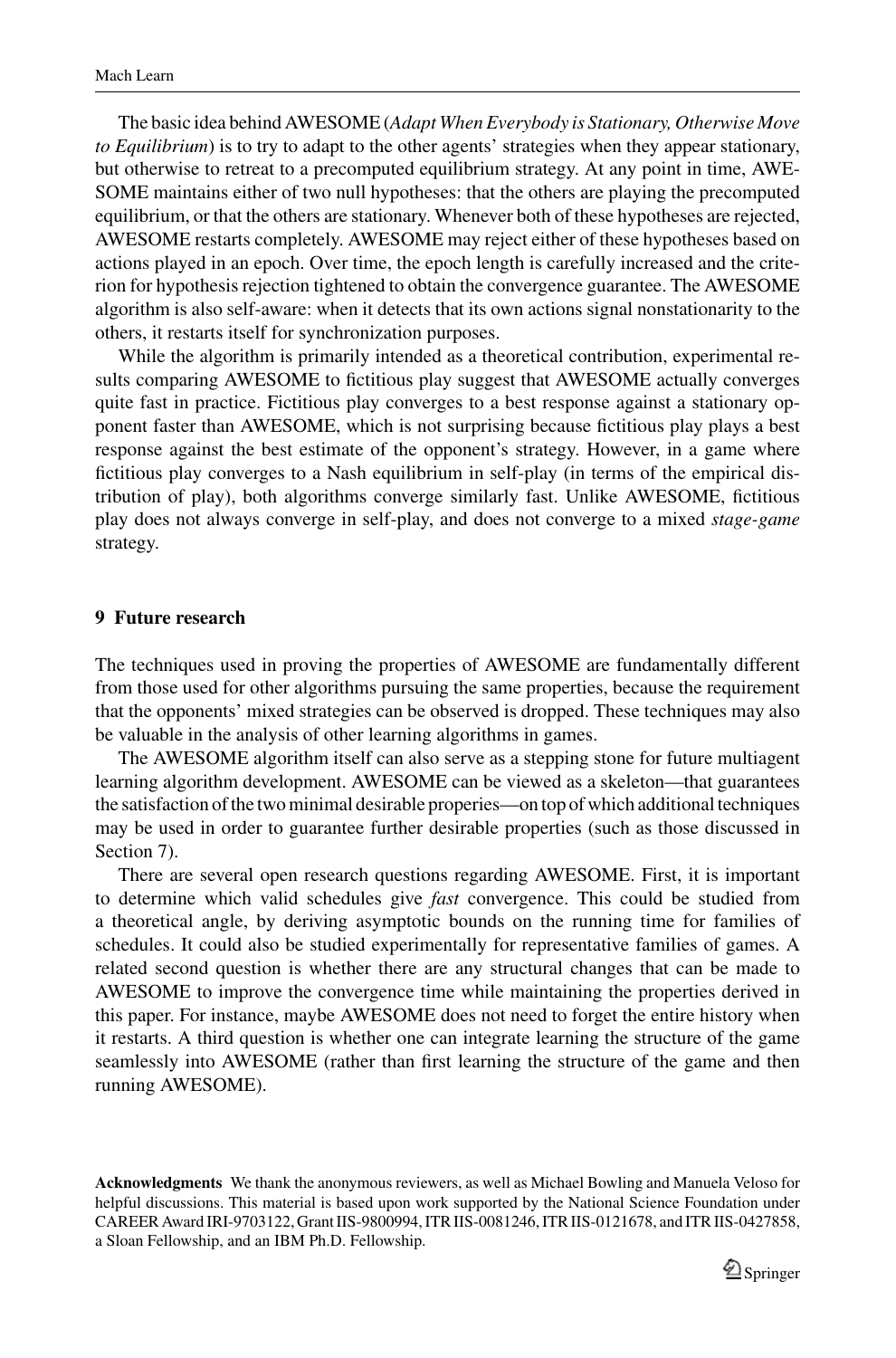#### **References**

- Auer, P., Cesa-Bianchi, N., Freund, Y., & Schapire, R. E. (1995). Gambling in a rigged casino: The adversarial multi-arm bandit problem. In *Proceedings of the Annual Symposium on Foundations of Computer Science (FOCS)* (pp. 322–331).
- Aumann, R. (1974). Subjectivity and correlation in randomized strategies. *Journal of Mathematical Economics*, *1*, 67–96.
- Banerjee, B., & Peng, J. (2004). Performance bounded reinforcement learning in strategic interactions. In *Proceedings of the National Conference on Artificial Intelligence (AAAI)* (pp. 2–7). San Jose, CA, USA.
- Banerjee, B., Sen, S., & Peng, J. (2001). Fast concurrent reinforcement learners. In *Proceedings of the Seventeenth International Joint Conference on Artificial Intelligence (IJCAI)* (pp. 825–830). Seattle, WA.
- Bowling, M. (2005). Convergence and no-regret in multiagent learning. In *Proceedings of the Annual Conference on Neural Information Processing Systems (NIPS)* (pp. 209–216). Vancouver, Canada.
- Bowling, M., & Veloso, M. (2002). Multiagent learning using a variable learning rate. *Artificial Intelligence*, *136*, 215–250.
- Brafman, R., & Tennenholtz, M. (2000). A near-optimal polynomial time algorithm for learning in certain classes of stochastic games. *Artificial Intelligence*, *121*, 31–47.
- Brafman, R., & Tennenholtz, M. (2003). R-max—a general polynomial time algorithm for near-optimal reinforcement learning. *Journal of Machine Learning Research*, *3*, 213–231.
- Brafman, R., & Tennenholtz, M. (2004). Efficient learning equilibrium. *Artificial Intelligence*, *159*, 27–47.
- Brafman, R., & Tennenholtz, M. (2005). Optimal efficient learning equilibrium: Imperfect monitoring in symmetric games. In *Proceedings of the National Conference on Artificial Intelligence (AAAI)* (pp. 726– 731). Pittsburgh, PA, USA.
- Cahn, A. (2000). *General procedures leading to correlated equilibria*. Discussion paper 216, Center for Rationality, The Hebrew University of Jerusalem, Israel.
- Claus, C., & Boutilier, C. (1998). The dynamics of reinforcement learning in cooperative multiagent systems. In *Proceedings of the National Conference on Artificial Intelligence (AAAI)* (pp. 746–752). Madison, WI.
- Conitzer, V., & Sandholm, T. (2003a). BL-WoLF: A framework for loss-bounded learnability in zero-sum games. In *International Conference on Machine Learning (ICML)* (pp. 91–98). Washington, DC, USA.
- Conitzer, V., & Sandholm, T. (2003b). Complexity results about Nash equilibria. In *Proceedings of the Eighteenth International Joint Conference on Artificial Intelligence (IJCAI)* (pp. 765–771). Acapulco, Mexico.
- Conitzer, V., & Sandholm, T. (2004). Communication complexity as a lower bound for learning in games. In *International Conference on Machine Learning (ICML)* (pp. 185–192). Banff, Alberta, Canada.
- Foster, D., & Vohra, R. (1997). Calibrated learning and correlated equilibrium. *Games and Economic Behavior*, *21*, 40–55.
- Foster, D. P., & Young, H. P. (2001). On the impossibility of predicting the behavior of rational agents. In *Proceedings of the National Academy of Sciences*, (Vol. 98, pp. 12848–12853).
- Freund, Y., & Schapire, R. (1999). Adaptive game playing using multiplicative weights. *Games and Economic Behavior*, *29*, 79–103.
- Fudenberg, D., & Levine, D. (1998). *The theory of learning in games*. MIT Press.
- Fudenberg, D., & Levine, D. (1999). Conditional universal consistency. *Games and Economic Behavior*, *29*, 104–130.
- Fudenberg, D., & Levine, D. K. (1995). Consistency and cautious fictitious play. *Journal of Economic Dynamics and Control*, *19*, 1065–1089.
- Gilboa, I., & Zemel, E. (1989). Nash and correlated equilibria: some complexity considerations. *Games and Economic Behavior*, *1*, 80–93.
- Greenwald, A., & Hall, K. (2003). Correlated Q-learning. *International Conference on Machine Learning (ICML)* (pp. 242–249). Washington, DC, USA.
- Greenwald, A., & Jafari, A. (2003). A general class of no-regret learning algorithms and game-theoretic equilibria. *Conference on Learning Theory (COLT)*. Washington, DC.
- Hart, S., & Mas-Colell, A. (2000). A simple adaptive procedure leading to correlated equilibrium. *Econometrica*, *68*, 1127–1150.
- Hart, S., & Mas-Colell, A. (2003). Uncoupled dynamics do not lead to Nash equilibrium. *American Economic Review*, *93*, 1830–1836.
- Hu, J., & Wellman, M. P. (1998). Multiagent reinforcement learning: theoretical framework and an algorithm. *International Conference on Machine Learning (ICML)* (pp. 242–250).
- Jafari, A., Greenwald, A., Gondek, D., & Ercal, G. (2001). On no-regret learning, fictitious play, and Nash equilibrium. *International Conference on Machine Learning (ICML)* (pp. 226–233). Williams College, MA, USA.